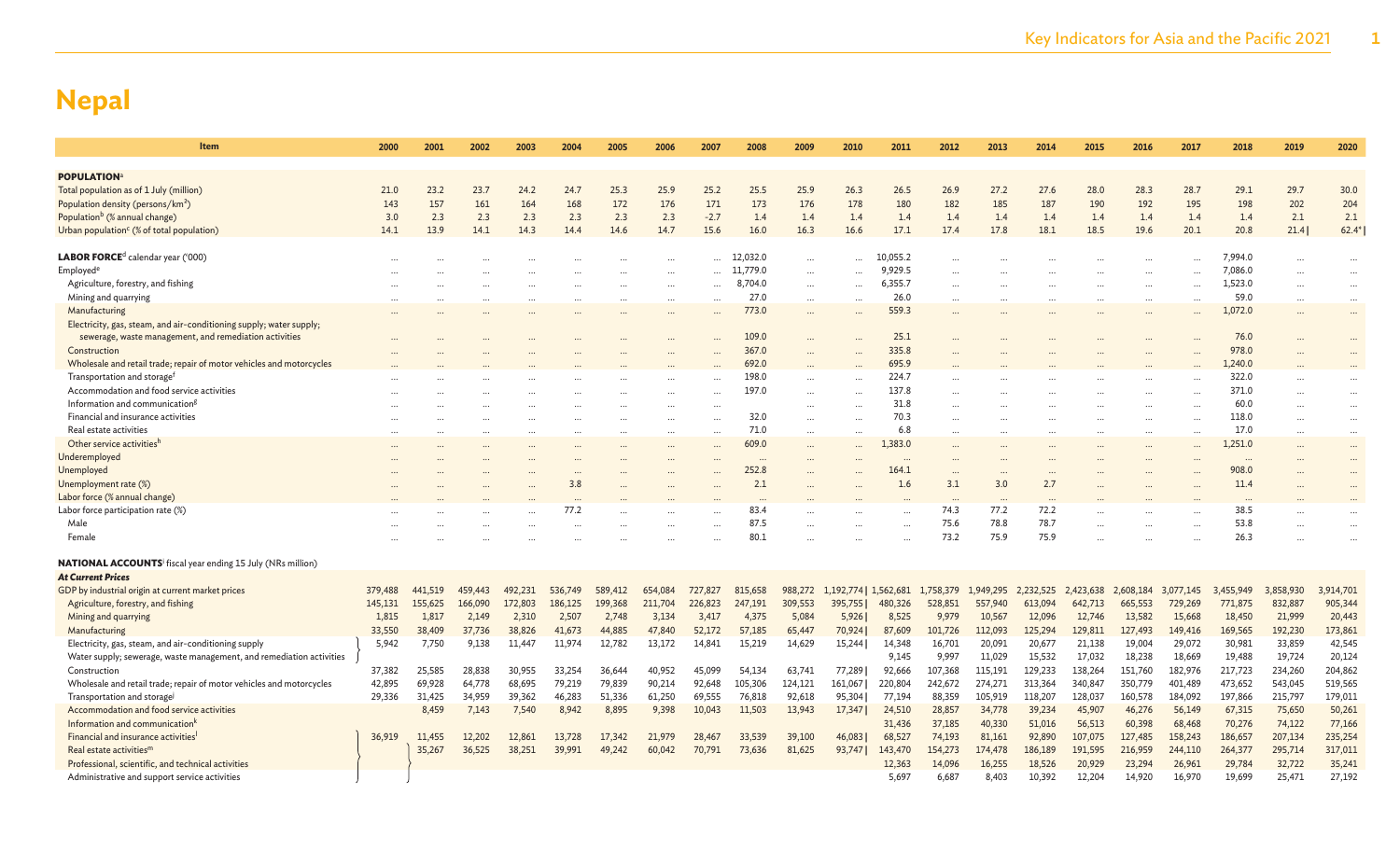| Item                                                                       | 2000              | 2001               | 2002               | 2003               | 2004               | 2005               | 2006               | 2007               | 2008               | 2009               | 2010                             | 2011                | 2012               | 2013                 | 2014                 | 2015                 | 2016                 | 2017                 | 2018                   | 2019                   | 2020                 |
|----------------------------------------------------------------------------|-------------------|--------------------|--------------------|--------------------|--------------------|--------------------|--------------------|--------------------|--------------------|--------------------|----------------------------------|---------------------|--------------------|----------------------|----------------------|----------------------|----------------------|----------------------|------------------------|------------------------|----------------------|
|                                                                            |                   |                    |                    |                    |                    |                    |                    |                    |                    |                    |                                  |                     |                    |                      |                      |                      |                      |                      |                        |                        |                      |
| Public administration and defense; compulsory social security <sup>n</sup> | 33,281            | 5,288              | 7,237              | 8,070              | 8,019              | 9,548              | 10,967             | 12,227             | 14,352             | 18,556             | 21,695                           | 64,040              | 78,612             | 82,627               | 113,472              | 135,052              | 137,826              | 184,941              | 193,657                | 218,571                | 276,110              |
| Education                                                                  |                   | 17,372             | 20,823             | 24,582             | 26,313             | 31,671             | 34,996             | 40,939             | 48,722             | 62,642             | 61,384                           | 75,323              | 91,215             | 102,201              | 126,552              | 143,095              | 161,260              | 197,829              | 219,544                | 251,586                | 288,459              |
| Human health and social work activities                                    |                   | 4,178              | 4,626              | 5,408              | 5,825              | 7,017              | 7,842              | 8,568              | 10,963             | 13,744             | 15,382                           | 16,885              | 19,944             | 21,280               | 26,740               | 31,997               | 33,187               | 41,455               | 44,062                 | 49,776                 | 60,328               |
| Arts, entertainment, and recreation <sup>o</sup>                           |                   | 12,896             | 11,808             | 12,436             | 14,140             | 15,262             | 16,840             | 21,774             | 26,500             | 34,089             | 41,423                           | 6,664               | 7,710              | 8,679                | 9,948                | 11,654               | 12,811               | 14,787               | 16,050                 | 17,933                 | 21,364               |
| Other service activities                                                   |                   |                    |                    |                    |                    |                    |                    |                    |                    |                    |                                  |                     |                    |                      |                      |                      |                      |                      |                        |                        |                      |
| Activities of households as employers; undifferentiated goods- and         |                   |                    |                    |                    |                    |                    |                    |                    |                    |                    |                                  |                     |                    |                      |                      |                      |                      |                      |                        |                        |                      |
| services-producing activities of households for own use                    |                   |                    |                    |                    |                    |                    |                    |                    |                    |                    |                                  |                     |                    |                      |                      |                      |                      |                      |                        |                        |                      |
| Activities of extraterritorial organizations and bodies                    |                   |                    |                    |                    |                    |                    |                    |                    |                    |                    |                                  |                     |                    |                      |                      |                      |                      |                      |                        |                        |                      |
| Less: Financial intermediation services indirectly measured                | 10,708            | 12,026             | 13,655             | 13.221             | 17.294             | 18,094             | 19.212             | 21.505             | 24.185             | 29,362             | 35,156                           |                     |                    |                      |                      |                      |                      |                      |                        |                        |                      |
| Gross value added at basic prices<br>Taxes less subsidies on products      | 355,543<br>23,945 | 413,428<br>28,090  | 430,396<br>29,046  | 460,325<br>31,906  | 500,699<br>36,050  | 548,485<br>40,927  | 611,118<br>42,966  | 675,859<br>51,968  | 755,257<br>60,401  | 909,528<br>78,744  | 1,083,415   1,439,531<br>109,358 | 123,150             | 1,618,424          | 1,777,293<br>172,002 | 2,022,455<br>210,070 | 2,186,608<br>237,030 | 2,341,402<br>266,782 | 2,720,563<br>356,582 | 3,011,022<br>444,927   | 3,342,481<br>516,450   | 3,454,140<br>460,561 |
| Net factor income from abroad                                              | 13,125            | 1,701              | $-605$             | $-676$             | $-1,684$           | 1,637              | 4,956              | 7,432              | 7,947              | 11,750             | 9,117                            | 7,549               | 139,955<br>12,291  | 13,079               | 32,752               | 34,243               | 34,004               | 30,995               | 22,615                 | 39,916                 | 46,101               |
| <b>GNI</b>                                                                 | 392,613           | 443,220            | 458,838            | 491,555            | 535,065            | 591,048            | 659,040            | 735,259            | 823,605            | 1,000,021          | 1,201,891   1,570,230            |                     | 1,770,671          | 1,962,374            | 2,265,277            | 2,457,881            | 2,642,189            | 3,108,140            | 3,478,564              | 3,898,846              | 3,960,802            |
|                                                                            |                   |                    |                    |                    |                    |                    |                    |                    |                    |                    |                                  |                     |                    |                      |                      |                      |                      |                      |                        |                        |                      |
| <b>Structure of Output</b> (% of GDP at current basic prices)              |                   |                    |                    |                    |                    |                    |                    |                    |                    |                    |                                  |                     |                    |                      |                      |                      |                      |                      |                        |                        |                      |
| Agriculture                                                                | 39.6              | 36.6               | 37.4               | 36.5               | 35.9               | 35.2               | 33.6               | 32.5               | 31.7               | 33.0               | 35.4                             | 33.4                | 32.7               | 31.4                 | 30.3                 | 29.4                 | 28.4                 | 26.8                 | 25.6                   | 24.9                   | 26.2                 |
| Industry                                                                   | 21.5              | 17.3               | 17.5               | 17.6               | 17.3               | 17.1               | 16.7               | 16.6               | 16.8               | 15.9               | 15.1                             | 14.7                | 15.2               | 15.1                 | 15.0                 | 14.6                 | 14.1                 | 14.5                 | 15.2                   | 15.0                   | 13.4                 |
| Services                                                                   | 38.9              | 46.1               | 45.1               | 45.9               | 46.8               | 47.7               | 49.7               | 50.9               | 51.5               | 51.2               | 49.5                             | 51.9                | 52.1               | 53.5                 | 54.7                 | 56.0                 | 57.5                 | 58.6                 | 59.2                   | 60.1                   | 60.4                 |
|                                                                            |                   |                    |                    |                    |                    |                    |                    |                    |                    |                    |                                  |                     |                    |                      |                      |                      |                      |                      |                        |                        |                      |
| Expenditure on GDP at current market prices <sup>p</sup>                   | 379,398           | 441,519            | 459,443            | 492.231            | 536,749            | 589,412            | 654.084            | 727,827            | 815,658            | 988,272            | 1,192,774   1,559,223            |                     | 1,741,864          | 1,914,628            | 2,140,697            | 2.361.002            | 2,577,977            | 2,933,204            | 3,177,403              | 3,565,099              | 3,716,133            |
| Final consumption expenditure                                              | 321,911           | 390,017            | 415,843            | 450,090            | 473,685            | 521,301            | 595,327            | 656,374            | 735,470            | 895,042            | 1,056,185                        | 1,448,115           | 1,598,004          | 1,789,863            | 2,023,456            | 2.238,830            | 2.513.172            | 2.677.585            | 2,944,759              | 3,268,383              | 3,666,295            |
| Household final consumption                                                | 287,947           | 348,989            | 371,402            | 400,468            | 419,290            | 459,530            | 527,814            | 576,911            | 641,085            | 772,762            |                                  | 916,993   1,297,998 | 1,433,901          | 1,614,696            | 1,812,218            | 1.988.898            | 2,266,462            | 2,370,592            | 2,617,171              | 2,896,380              | 3,246,422            |
| <b>NPISHs final consumption</b>                                            |                   | 5,243              | 5,855              | 6,970              | 7,998              | 9,319              | 10,719             | 12,515             | 13,721             | 15,753             | 20,002                           | 22,303              | 25,254             | 28,300               | 32,610               | 36,361               | 39,985               | 44,865               | 48,985                 | 58,770                 | 67,256               |
| Government final consumption                                               | 33,964            | 35,785             | 38,586             | 42,652             | 46,397             | 52,453             | 56,794             | 66,949             | 80,663             | 106,527            | 119,189                          | 127,814             | 138,848            | 146,866              | 178,628              | 213,571              | 206,725              | 262,128              | 278,603                | 313,233                | 352,617              |
| Gross capital formation                                                    | 92,182            | 98,649             | 93,019             | 105,383            | 131,671            | 155,907            | 175,633            | 208,779            | 247,272            | 313,029            | 456,489                          | 433,625             | 502,944            | 578,485              | 691,772              | 758,052              | 736,577              | 1,148,546            | 1,366,752              | 1,596,777              | 1,111,776            |
| Gross fixed capital formation                                              | 73,234            | 84,751             | 89,889             | 98,073             | 109,181            | 117,539            | 135,532            | 153,337            | 178,446            | 211,039            | 264,888                          | 373,939             | 421,842            | 482,065              | 563,759              | 667,805              | 748,685              | 940,850              | 1,120,864              | 1,304,902              | 1,112,901            |
| Public                                                                     | 26,346            | 18,063             | 17,439             | 14,719             | 14,955             | 17.213             | 17,509             | 24,645             | 32,993             | 44,278             | 53,665                           | 135,125             | 139,746            | 123,164              | 148,897              | 132,034              | 277,978              | 385,178              | 342,413                | 321,557                | 299,854              |
| Private                                                                    | 46,888            | 66,687             | 72,450             | 83,354             | 94,226             | 100,326            | 118,023            | 128,692            | 145,453            | 166,761            | 211,223                          | 238,814             | 282,097            | 358,901              | 414,862              | 535,771              | 470,707              | 555,672              | 778,451                | 983,345                | 813,047              |
| Changes in inventories <sup>q</sup>                                        | 18,948            | 13,898             | 3,130              | 7,310              | 22,489             | 38,368             | 40,101             | 55,442             | 68,826             | 101,990            | 191,602                          | 59,686              | 81,102             | 96,419               | 128,013              | 90,247               | $-12,108$            | 207,696              | 245,888                | 291,875                | $-1,125$             |
| Acquisitions less disposals of valuables                                   |                   |                    |                    |                    |                    | $\ddots$           |                    |                    |                    |                    |                                  |                     |                    |                      |                      |                      |                      |                      |                        |                        |                      |
| Exports of goods and services                                              | 88,360            | 99,610             | 81,492             | 77,280             | 89,544             | 85,958             | 87,952             | 93.567             | 104,207            | 122,737            | 114,298                          | 121,715             | 153,863            | 181,180              | 226,022              | 247,565              | 213,338              | 240,392              | 270,105                | 300,222                | 264,638              |
| Exports of goods                                                           | $\cdots$          | 69,789             | 57,984             | 50,761             | 55,228             | 59,956             | 61,482             | 61,488             | 61,971             | 69,907             | 63,178                           | 68,703              | 81,512             | 85,990               | 100,961              | 98,276               | 74,866               | 82,127               | 93,474                 | 113,851                | 108,288              |
| <b>Exports of services</b>                                                 | $\cdots$          | 29,822             | 23,508             | 26,519             | 34,316             | 26,002             | 26,470             | 32,079             | 42,236             | 52,830             | 51,121                           | 53,013              | 72,352             | 95,191               | 125,061              | 149,288<br>883,444   | 138,472              | 158,265              | 176,631                | 186,372                | 156,349<br>1,326,576 |
| Less: Imports of goods and services<br>Imports of goods                    | 123,055           | 146,757<br>126,238 | 130,912<br>111,342 | 140,522<br>121,053 | 158,151<br>132,910 | 173,754<br>145,718 | 204,828<br>171,540 | 230,893<br>190,437 | 271,291<br>217,963 | 342,536<br>279,228 | 434,198<br>366,693               | 444,232<br>382,545  | 512,948<br>454,653 | 634,899<br>547,294   | 800,552<br>696,373   | 761,773              | 885,111<br>756,488   | 1,133,319<br>977,946 | 1,404,213<br>1,229,272 | 1,600,283<br>1,398,685 | 1,169,261            |
| Imports of services                                                        | $\ldots$          | 20,519             | 19,570             | 19.469             | 25,241             | 28.036             | 33,288             | 40.456             | 53.328             | 63,308             | 67,506                           | 61,687              | 58.295             | 87,605               | 104.179              | 121,671              | 128,623              | 155,374              | 174,940                | 201,598                | 157,314              |
|                                                                            |                   |                    |                    |                    |                    |                    |                    |                    |                    |                    |                                  |                     |                    |                      |                      |                      |                      |                      |                        |                        |                      |
| <b>Structure of Demand</b> (% of GDP at current market prices)             |                   |                    |                    |                    |                    |                    |                    |                    |                    |                    |                                  |                     |                    |                      |                      |                      |                      |                      |                        |                        |                      |
| Household final consumption <sup>1</sup>                                   | 75.9              | 80.2               | 82.1               | 82.8               | 79.6               | 79.5               | 82.3               | 81.0               | 80.3               | 79.8               | 78.6                             | 84.7                | 83.8               | 85.8                 | 86.2                 | 85.8                 | 89.5                 | 82.3                 | 83.9                   | 82.9                   | 89.2                 |
| Government final consumption                                               | 8.9               | 8.1                | 8.4                | 8.7                | 8.6                | 8.9                | 8.7                | 9.2                | 9.9                | 10.8               | 10.0                             | 8.2                 | 8.0                | 7.7                  | 8.3                  | 9.0                  | 8.0                  | 8.9                  | 8.8                    | 8.8                    | 9.5                  |
| Gross capital formation                                                    | 24.3              | 22.3               | 20.2               | 21.4               | 24.5               | 26.5               | 26.9               | 28.7               | 30.3               | 31.7               | 38.3                             | 27.8                | 28.9               | 30.2                 | 32.3                 | 32.1                 | 28.6                 | 39.2                 | 43.0                   | 44.8                   | 29.9                 |
| Changes in inventories <sup>q</sup>                                        | 5.0               | 3.1                | 0.7                | 1.5                | 4.2                | 6.5                | 6.1                | 7.6                | 8.4                | 10.3               | 16.1                             | 3.8                 | 4.7                | 5.0                  | 6.0                  | 3.8                  | $-0.5$               | 7.1                  | 7.7                    | 8.2                    | $-0.0$               |
| Exports of goods and services                                              | 23.3              | 22.6               | 17.7               | 15.7               | 16.7               | 14.6               | 13.4               | 12.9               | 12.8               | 12.4               | 9.6                              | 7.8                 | 8.8                | 9.5                  | 10.6                 | 10.5                 | 8.3                  | 8.2                  | 8.5                    | 8.4                    | 7.1                  |
| Imports of goods and services                                              | 32.4              | 33.2               | 28.5               | 28.5               | 29.5               | 29.5               | 31.3               | 31.7               | 33.3               | 34.7               | 36.4                             | 28.5                | 29.4               | 33.2                 | 37.4                 | 37.4                 | 34.3                 | 38.6                 | 44.2                   | 44.9                   | 35.7                 |
|                                                                            |                   |                    |                    |                    |                    |                    |                    |                    |                    |                    |                                  |                     |                    |                      |                      |                      |                      |                      |                        |                        |                      |
| <b>At Constant Prices</b>                                                  |                   |                    |                    |                    |                    |                    |                    |                    |                    |                    |                                  |                     |                    |                      |                      |                      |                      |                      |                        |                        |                      |
| GDP by industrial origin at 2000/2001   2010/2011 market prices            | 418,760           | 441,518            | 442.049            | 459,488            | 481.004            | 497,739            | 514,486            | 532.038            | 564,517            | 590,107            |                                  | 618,529   1,559,223 | 1,632,040          | 1,689,572            | 1.791.141            | 1,862,357            | 1,870,424            | 2,038,337            | 2,193,706              | 2,339,743              | 2,290,880            |
| Agriculture, forestry, and fishing                                         | 147.543           | 155,625            | 160,421            | 165,761            | 173,734            | 179,810            | 183,015            | 184.796            | 195,559            | 201,464            | 205,517                          | 480,326             | 505,735            | 512,342              | 535,329              | 541.758              | 541,301              | 569,312              | 584,167                | 614,292                | 628,014              |
| Mining and quarrying                                                       | 1,712             | 1,817              | 1,977              | 2,040              | 2,031              | 2,169              | 2,348              | 2,383              | 2,513              | 2,531              | 2,585                            | 8,525               | 8,966              | 9,169                | 10,224               | 10,546               | 10,263               | 11,761               | 12,867                 | 15,134                 | 14,797               |
|                                                                            |                   |                    |                    |                    |                    |                    |                    |                    |                    |                    |                                  |                     |                    |                      |                      |                      |                      |                      |                        |                        |                      |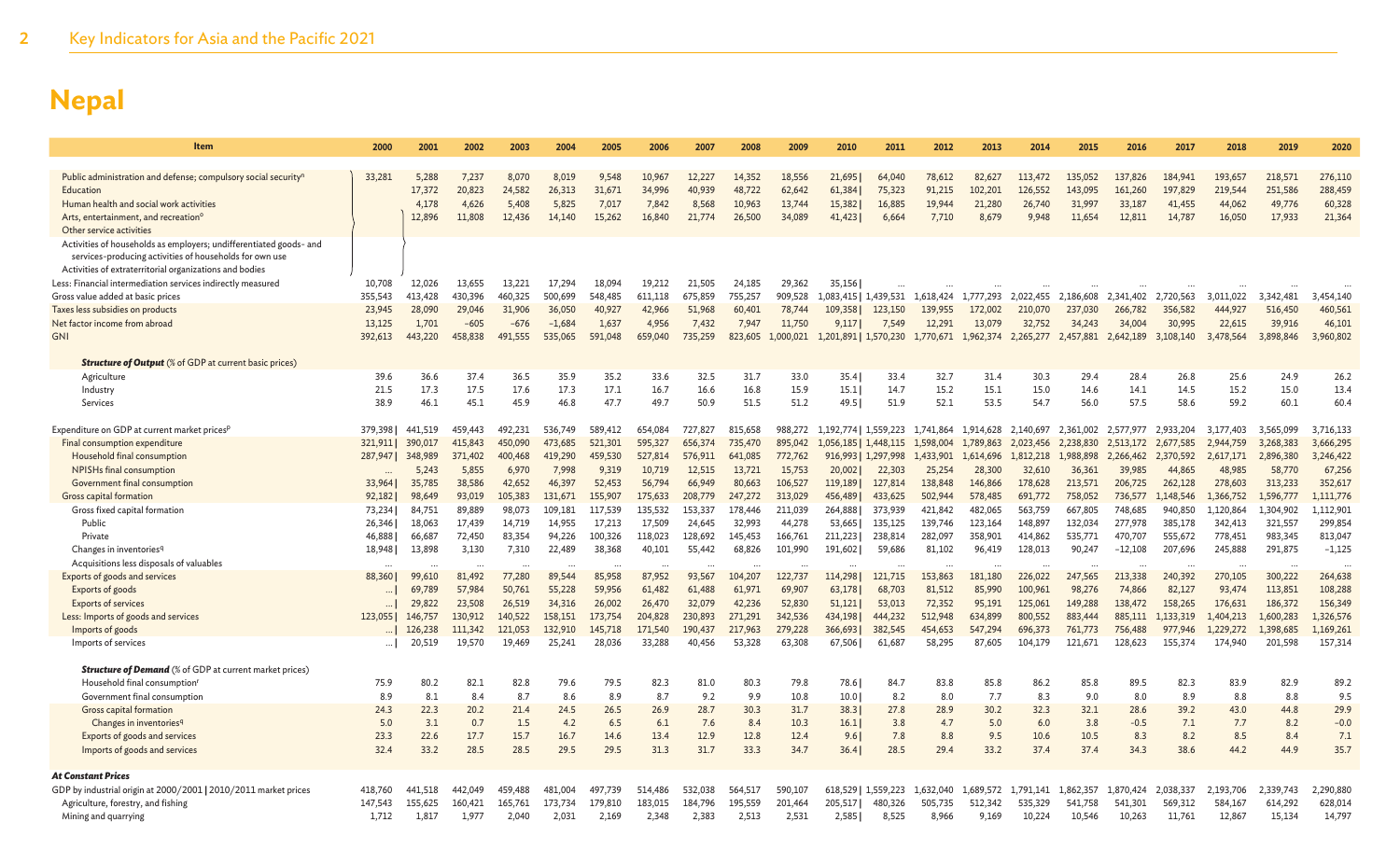| Item                                                                                                                          | 2000      | 2001    | 2002            | 2003            | 2004    | 2005    | 2006    | 2007      | 2008             | 2009             | 2010    | 2011                | 2012            | 2013              | 2014            | 2015            | 2016             | 2017               | 2018             | 2019             | 2020              |
|-------------------------------------------------------------------------------------------------------------------------------|-----------|---------|-----------------|-----------------|---------|---------|---------|-----------|------------------|------------------|---------|---------------------|-----------------|-------------------|-----------------|-----------------|------------------|--------------------|------------------|------------------|-------------------|
|                                                                                                                               |           |         |                 |                 |         |         |         |           |                  |                  |         |                     |                 |                   |                 |                 |                  |                    |                  |                  |                   |
| Manufacturing                                                                                                                 | 37,016    | 38,409  | 36,364          | 36,380          | 37,163  | 38,136  | 38,898  | 39.891    | 39,545           | 39,132           | 40,291  | 84,150              | 92.647          | 95,325            | 101.091         | 101.155         | 91,537           | 106,940            | 116,785          | 124,403          | 113,738           |
| Electricity, gas, steam, and air-conditioning supply                                                                          | 6.599     | 7.750   | 8,631           | 10,274          | 10,693  | 11,117  | 11,562  | 13,065    | 13,204           | 12,750           | 12,989  | 14,348              | 16,505          | 16,647            | 17,276          | 17,387          | 15,891           | 19,520             | 21,546           | 23,617           | 29,659            |
| Water supply; sewerage, waste management, and remediation activities                                                          |           |         |                 |                 |         |         |         |           |                  |                  |         | 9,145               | 10,031          | 11,021            | 12,035          | 13,250          | 14,222           | 14,653             | 15,322           | 15,510           | 15,843            |
| Construction                                                                                                                  | 25,366    | 25,585  | 27,225          | 27,798          | 27,701  | 28,503  | 30,690  | 31,453    | 33,043           | 33,371           | 35,430  | 92,666              | 92,907          | 95,039            | 103,557         | 106,733         | 106,864          | 126,822            | 142,165          | 152,801          | 145,183           |
| Wholesale and retail trade; repair of motor vehicles and motorcycles                                                          | 77,216    | 69,928  | 61,837          | 63,233          | 70,066  | 65,694  | 68,099  | 64,292    | 66,962           | 70,481           | 75,237  | 220,804             | 226,875         | 233,081           | 247,240         | 257,602         | 251,008          | 277,884            | 325,767          | 352,194          | 314,533           |
| Transportation and storage                                                                                                    | 29.592    | 31,425  | 34,055          | 35,825          | 38,509  | 40,985  | 42,001  | 44,094    | 48,226           | 51,585           | 54,657  | 77,195              | 82,508          | 89,324            | 95,033          | 100,638         | 100,812          | 105,258            | 117,552          | 127,863          | 110,773           |
| Accommodation and food service activities                                                                                     |           | 8.459   | 6.917           | 7,056           | 7.955   | 7,525   | 8,001   | 8,278     | 8.851            | 9,056            | 9,646   | 24,510              | 26,049          | 27,851            | 28,269          | 29,799          | 27,420           | 31,092             | 34,887           | 38,348           | 24,169            |
| Information and communication <sup>k</sup>                                                                                    |           |         |                 |                 |         |         |         |           |                  |                  |         | 31,436              | 40,082          | 44,364            | 55,876          | 61,795          | 62,840           | 71,416             | 72,942           | 78,084           | 79,880            |
| Financial and insurance activities                                                                                            | 45.933    | 11,455  | 11,892          | 12,090          | 12,838  | 15,957  | 19,843  | 22,103    | 24,142           | 24,632           | 25,327  | 68,527              | 69,773          | 71,119            | 75,739          | 80,961          | 88,170           | 96,810             | 105,941          | 112,667          | 118,021           |
| Real estate activities <sup>m</sup>                                                                                           |           | 35,267  | 33,543          | 32,212          | 31,538  | 34,700  | 36,900  | 41,240    | 45,544           | 46,421           | 47,818  | 143,470             | 145,494         | 148,226           | 150,618         | 152,882         | 153,478          | 159,689            | 162,181          | 168,269          | 172,249           |
| Professional, scientific, and technical activities<br>Administrative and support service activities                           |           |         |                 |                 |         |         |         |           |                  |                  |         | 12,363<br>5,697     | 13,005<br>6,170 | 13,628<br>7,045   | 14,543<br>8,158 | 15,620<br>9,108 | 15,922<br>10,198 | 17,309<br>11,859   | 18,165<br>14,067 | 19,184<br>14,972 | 19,414<br>15,295  |
| Public administration and defense; compulsory social security <sup>n</sup>                                                    | 35,140    | 5,288   | 7,237           | 8,070           | 8,019   | 8,551   | 9,139   | 9,262     | 9,319            | 10,012           | 10,405  | 64,040              | 66,247          | 69,630            | 73,046          | 79,002          | 80,625           | 87,095             | 91,200           | 95,865           | 101,595           |
| Educatior                                                                                                                     |           | 17,372  | 21,030          | 23,913          | 25,138  | 27,606  | 28,640  | 30,738    | 32,716           | 36,233           | 38,638  | 75,323              | 79,550          | 84,177            | 88,345          | 93,186          | 99,852           | 107,048            | 113,288          | 120,060          | 123,904           |
| Human health and social work activities                                                                                       |           | 4,178   | 4,487           | 5,171           | 5,487   | 6,109   | 6,470   | 6,888     | 7,474            | 8,191            | 8,581   | 16,885              | 17,666          | 18,297            | 18,853          | 20,854          | 21,550           | 23,144             | 24,503           | 26,143           | 27,502            |
| Arts, entertainment, and recreation <sup>o</sup>                                                                              |           | 12,896  | 11.785          | 12.303          | 13.955  | 13.483  | 13.933  | 16.643    | 18,204           | 20,520           | 22,966  | 6.664               | 6.964           | 7,216             | 7,477           | 8.129           | 8.496            | 8.894              | 9.306            | 9,857            | 10,031            |
| Other service activities                                                                                                      |           |         |                 |                 |         |         |         |           |                  |                  |         |                     |                 |                   |                 |                 |                  |                    |                  |                  |                   |
| Activities of households as employers; undifferentiated goods- and<br>services-producing activities of households for own use |           |         |                 |                 |         |         |         |           |                  |                  |         |                     |                 |                   |                 |                 |                  |                    |                  |                  |                   |
| Activities of extraterritorial organizations and bodies                                                                       |           |         |                 |                 |         |         |         |           |                  |                  |         |                     |                 |                   |                 |                 |                  |                    |                  |                  |                   |
| Less: Financial intermediation services indirectly measured                                                                   | 11.103    | 12,026  | 13,308          | 12,428          | 16,172  | 17,180  | 19,105  | 21,476    | 23,043           | 23,725           | 24,327  |                     |                 |                   |                 |                 |                  |                    |                  |                  |                   |
| Gross value added at basic prices                                                                                             | 395.013   | 413,428 | 414.092         | 429.699         | 448,654 | 463.165 | 480,435 | 493.651   | 522,260          | 542,652          |         | 565,759   1,436,073 | 1,507,172       | 1.553.502         | 1.642.711       | 1.700,405       | 1,700,448        | 1.846,506          | 1.982.653        | 2,109,263        | 2,064,600         |
| Taxes less subsidies on products                                                                                              | 23,747    | 28,090  | 27,957          | 29,789          | 32,350  | 34,574  | 34,051  | 38,388    | 42,257           | 47,455           | 52,770  | 123,150             | 124,869         | 136,070           | 148,430         | 161,952         | 169,975          | 191,831            | 211,053          | 230,480          | 226,280           |
| Net factor income from abroad                                                                                                 |           |         |                 |                 |         |         |         | $\ddotsc$ |                  |                  |         |                     |                 |                   |                 |                 |                  |                    |                  |                  |                   |
| <b>GNI</b>                                                                                                                    |           |         |                 |                 |         |         |         |           |                  |                  |         |                     |                 |                   |                 |                 |                  |                    |                  |                  |                   |
| <b>Growth of Output</b> (% annual change)                                                                                     |           |         |                 |                 |         |         |         |           |                  |                  |         |                     |                 |                   |                 |                 |                  |                    |                  |                  |                   |
| GDP                                                                                                                           | 6.0       | 5.4     | 0.1             | 3.9             | 4.7     | 3.5     | 3.4     | 3.4       | 6.1              | 4.5              | 4.8     |                     | 4.7             | 3.5               | 6.0             | 4.0             | 0.4              | 9.0                | 7.6              | 6.7              | $-2.1$            |
| Agriculture                                                                                                                   | 4.9       | 5.5     | 3.1             | 3.3             | 4.8     | 3.5     | 1.8     | 1.0       | 5.8              | 3.0              | 2.01    |                     | 5.3             | 1.3               | 4.5             | 1.2             | $-0.1$           | 5.2                | 2.6              | 5.2              | 2.2               |
| Industry                                                                                                                      | 8.6       | 4.1     | 0.9             | 3.1             | 1.4     | 3.0     | 4.5     | 3.9       | 1.7              | $-0.6$           | 4.01    | $\cdots$            | 5.9             | 2.8               | 7.5             | 2.0             | $-4.1$           | 17.1               | 10.4             | 7.4              | $-3.7$            |
| Services                                                                                                                      | 5.9       | 4.5     | $-1.8$          | 3.7             | 6.8     | 3.3     | 5.6     | 4.5       | 7.3              | 6.0              | 5.8     |                     | 4.5             | 4.3               | 6.0             | 5.4             | 1.2              | 8.4                | 9.3              | 6.8              | $-4.0$            |
|                                                                                                                               |           |         |                 |                 |         |         |         |           |                  |                  |         |                     |                 |                   |                 |                 |                  |                    |                  |                  |                   |
| Expenditure on GDP at 2000/2001   2010/2011 market prices <sup>p</sup>                                                        | 418,733   | 441,518 | 442,049         | 459,488         | 481,004 | 497,739 | 514,486 | 532,038   | 564,517          | 590,107          |         | 618,529   1,559,223 | 1,631,327       | 1,657,342         | 1,707,501       | 1,744,142       | 1,684,418        | 1,847,854          | 1,892,199        | 2,098,440        | 1,992,176         |
| Final consumption expenditure                                                                                                 |           | 390,017 | 405,389         | 421,043         | 428,452 | 446,957 | 468,921 | 485,657   | 492,849          | 522,910          |         | 552,676   1,448,115 | 1,489,236       | 1,520,656         | 1,577,437       | 1,630,534       | 1,673,400        | 1,714,634          | 1,813,624        | 1,963,977        | 2,035,007         |
| Household final consumption                                                                                                   |           | 348,989 | 360,947         | 371.421         | 374,057 | 392,219 | 413,217 | 425.419   | 430,763          | 455,468          |         | 482,984   1,297,998 | 1.336.938       | 1.372,459         | 1,413,613       | 449,769         | 1.511.106        | 1,521,254          | 1,615,490        | 1,744,320        | 1,806,374         |
| NPISHs final consumption                                                                                                      | $\cdots$  | 5,243   | 5,855           | 6,970           | 7,998   | 7,765   | 8,377   | 9,519     | 9,707            | 9,980            | 11,473  | 22,303              | 23,437          | 23,943            | 25,291          | 26,298          | 26,304           | 28,262             | 29.628           | 34,702           | 36,623            |
| Government final consumption                                                                                                  | $\cdots$  | 35,785  | 38,586          | 42,652          | 46,397  | 46,973  | 47,328  | 50,719    | 52,378           | 57,462           | 58,220  | 127,814             | 128,860         | 124,255           | 138,533         | 154,467         | 135,991          | 165,119            | 168,507          | 184,955          | 192,011           |
| Gross capital formation                                                                                                       | $\ddotsc$ | 98,649  | 84,808          | 90,298          | 106,048 | 116,084 | 121,233 | 127,326   | 165,035          | 179,205          | 240,919 | 433,625             | 453,544         | 493,899           | 567,567         | 607,188         | 560,904          | 870,363            | 976,406          | 1,085,030        | 765,127           |
| Gross fixed capital formation                                                                                                 |           | 84,751  | 84,863          | 88,069          | 90,949  | 91,427  | 101,570 | 106,940   | 108,922          | 109,459          | 127,647 | 373,939             | 381,170         | 414,557           | 466,473         | 536,417         | 570,679          | 702,408            | 785,371          | 874,481          | 765,957           |
| Public                                                                                                                        |           | 18,063  | 16,464          | 13,218          | 12,458  | 13,389  | 13,121  | 17,188    | 20,138           | 22,152           | 24,205  | 135,125             | 126,272         | 105,916           | 123,202         | 106,057         | 211,887          | 287,561            | 239,923          | 215,492          | 206,376           |
| Private                                                                                                                       |           | 66,687  | 68,398<br>$-54$ | 74,852<br>2.228 | 78,491  | 78,038  | 88,448  | 89,752    | 88,783<br>56,113 | 87,307<br>69,746 | 103,442 | 238,814<br>59,686   | 254,898         | 308,640<br>79.342 | 343,271         | 430,360         | 358,793          | 414,846<br>167,955 | 545,448          | 658,989          | 559,582<br>$-831$ |
| Changes in inventories <sup>q</sup><br>Acquisitions less disposals of valuables                                               |           | 13,898  |                 |                 | 15,099  | 24,657  | 19.664  | 20,386    |                  |                  | 113,273 |                     | 72,374          |                   | 101,094         | 70,772          | $-9.776$         |                    | 191,035          | 210,550          |                   |
| Exports of goods and services                                                                                                 |           | 99,610  | 76,512          | 72,881          | 81,828  | 79,344  | 78,318  | 77,578    | 78,142           | 81,168           | 72,695  | 121,715             | 146,293         | 165,235           | 194,706         | 199,215         | 164,739          | 179,327            | 193,125          | 203,831          | 171,458           |
| Exports of goods                                                                                                              |           | 69,789  | 54,440          | 47,871          | 50,469  | 55,343  | 54,748  | 50,981    | 46,470           | 46,231           | 38,489  | 68,703              | 77,501          | 78,422            | 86,972          | 79,083          | 57,811           | 61,265             | 66,834           | 77,297           | 70,160            |
| <b>Exports of services</b>                                                                                                    |           | 29,822  | 22,072          | 25,009          | 31,359  | 24,001  | 23,570  | 26,597    | 31,672           | 34,937           | 34,206  | 53,013              | 68,792          | 86,813            | 107,733         | 120.132         | 106,928          | 118,062            | 126,291          | 126,534          | 101,298           |
| Less: Imports of goods and services                                                                                           |           | 146,757 | 124,660         | 124,734         | 135,323 | 144,647 | 153,987 | 158,523   | 171,509          | 193,175          | 247,762 | 444,232             | 457,746         | 522,448           | 632,208         | 692,795         | 714,626          | 916,470            | 1,090,956        | 1,154,398        | 979,416           |
| Imports of goods                                                                                                              |           | 126,238 | 106,025         | 107,452         | 113,725 | 121,307 | 128,962 | 130,747   | 137.795          | 157,472          | 209,242 | 382,545             | 405,725         | 450,359           | 549,936         | 597.381         | 610,777          | 790,826            | 955,042          | 1,008,971        | 863,270           |
| Imports of services                                                                                                           |           | 20,519  | 18,635          | 17.282          | 21,598  | 23,339  | 25,026  | 27,776    | 33,714           | 35,703           | 38,520  | 61,687              | 52,021          | 72,089            | 82,272          | 95,414          | 103,848          | 125,644            | 135.914          | 145,427          | 116,146           |
|                                                                                                                               |           |         |                 |                 |         |         |         |           |                  |                  |         |                     |                 |                   |                 |                 |                  |                    |                  |                  |                   |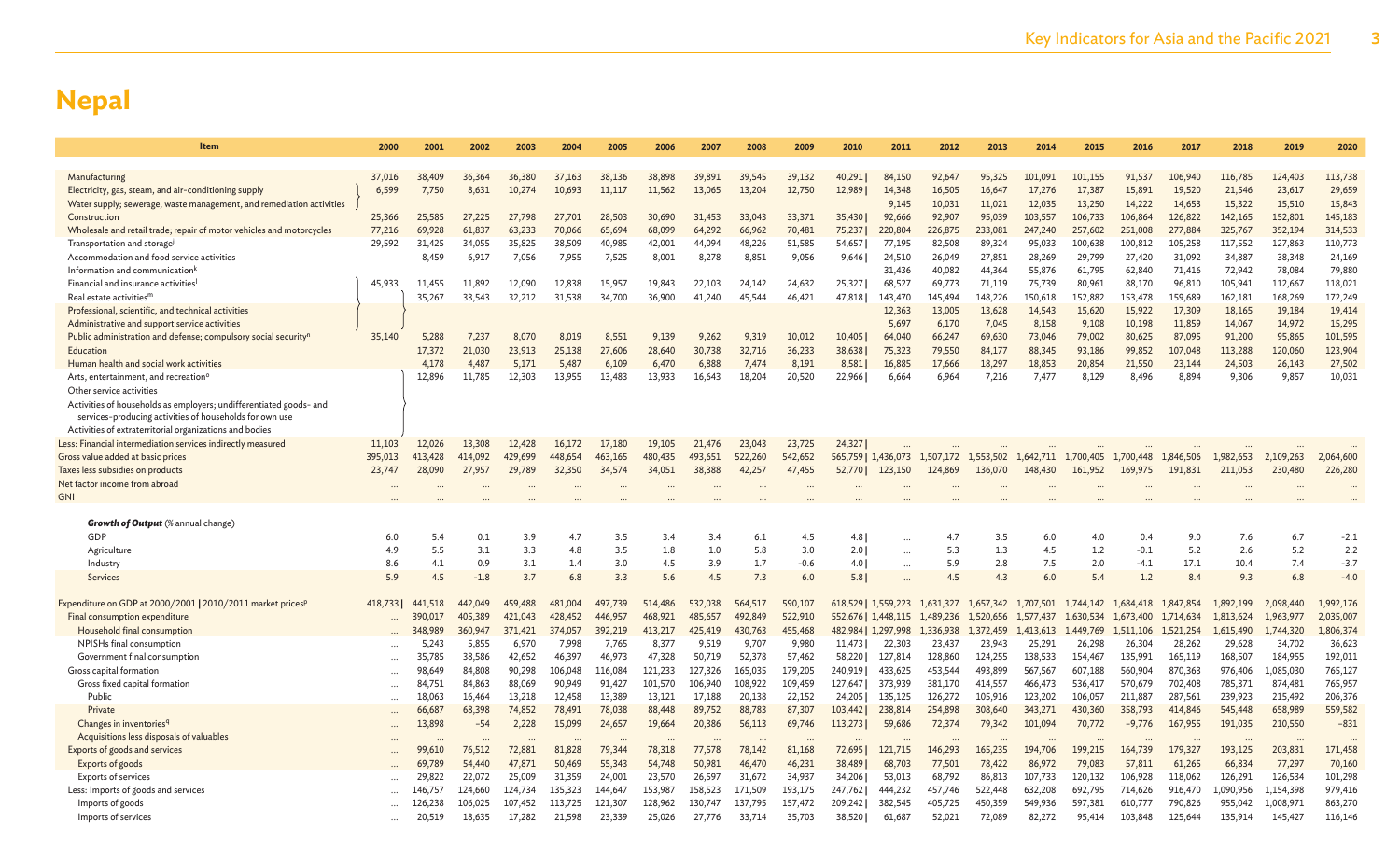| <b>Item</b>                                                       | 2000      | 2001     | 2002     | 2003     | 2004     | 2005     | 2006     | 2007      | 2008     | 2009    | 2010      | 2011      | 2012           | 2013                  | 2014           | 2015           | 2016                    | 2017           | 2018                    | 2019         | 2020      |
|-------------------------------------------------------------------|-----------|----------|----------|----------|----------|----------|----------|-----------|----------|---------|-----------|-----------|----------------|-----------------------|----------------|----------------|-------------------------|----------------|-------------------------|--------------|-----------|
| <b>Growth of Demand</b> (% annual change)                         |           |          |          |          |          |          |          |           |          |         |           |           |                |                       |                |                |                         |                |                         |              |           |
| Household final consumption <sup>r</sup>                          |           |          | 3.5      | 3.2      | 1.0      | 4.7      | 5.4      | 3.2       | 1.3      | 5.7     | 6.2       |           | 3.0            | 2.6                   | 3.0            | 2.6            | 4.2                     | 0.8            | 6.2                     | 8.1          | 3.6       |
| Government final consumption                                      | $\cdots$  |          | 7.8      | 10.5     | 8.8      | 1.2      | 0.8      | 7.2       | 3.3      | 9.7     | 1.3       |           | 0.8            | $-3.6$                | 11.5           | 11.5           | $-12.0$                 | 21.4           | 2.1                     | 9.8          | 3.8       |
| Gross capital formation                                           |           | $\cdots$ | $-14.0$  | 6.5      | 17.4     | 9.5      | 4.4      | 5.0       | 29.6     | 8.6     | 34.4      | $\cdots$  | 4.6            | 8.9                   | 14.9           | 7.0            | $-7.6$                  | 55.2           | 12.2                    | 11.1         | $-29.5$   |
| Exports of goods and services                                     |           |          | $-23.2$  | $-4.7$   | 12.3     | $-3.0$   | $-1.3$   | $-0.9$    | 0.7      | 3.9     | $-10.4$   |           | 20.2           | 12.9                  | 17.8           | 2.3            | $-17.3$                 | 8.9            | 7.7                     | 5.5          | $-15.9$   |
| Imports of goods and services                                     |           |          | $-15.1$  | 0.1      | 8.5      | 6.9      | 6.5      | 2.9       | 8.2      | 12.6    | 28.3      |           | 3.0            | 14.1                  | 21.0           | 9.6            | 3.2                     | 28.2           | 19.0                    | 5.8          | $-15.2$   |
| <b>Investment Financing at Current Prices</b>                     |           |          |          |          |          |          |          |           |          |         |           |           |                |                       |                |                |                         |                |                         |              |           |
| Gross capital formation                                           | 92,182    | 98,649   | 93,019   | 105,383  | 131,671  | 155,907  | 175,633  | 208,779   | 247,272  | 313,029 | 456,489   | 433,625   | 502,944        | 578,485               | 691,772        | 758,052        | 736,577                 | 1.148.546      | 1,366,752               | 1,596,777    | 1,111,776 |
| Gross national saving                                             | 72,021    | 118,797  | 111,181  | 116,998  | 146,269  | 167,451  | 189,858  | 207,876   | 270,952  | 354,466 | 428,354   | 429,974   | 595,439        | 670,212               | 873,322        | 929,008        | 907,204                 | 1,282,356      | 1,398,476               | 1,625,248    | 1,276,729 |
| Gross domestic saving                                             | 57,577    | 51,501   | 43,599   | 42,141   | 63,064   | 68,110   | 58,757   | 71,453    | 80,188   | 93,230  | 136,589   | 114,566   | 160,375        | 159,432               | 209,070        | 184,809        | 95,012                  | 399,560        | 511,191                 | 590,548      | 248,406   |
| Net factor income from abroad                                     | 13,125    | 1,701    | $-605$   | $-676$   | $-1,684$ | 1,637    | 4,956    | 7,432     | 7,947    | 11,750  | 9,117     | 7,549     | 12,291         | 13,079                | 32,752         | 34,243         | 34,004                  | 30,995         | 22,615                  | 39,916       | 46,101    |
| Net current transfers from abroad                                 | 1,319     | 65,595   | 68,186   | 75,533   | 84,889   | 97,704   | 126,146  | 128,992   | 182,817  | 249,487 | 282,648   | 307,859   | 422,772        | 497,701               | 631,500        | 709,957        | 778,187                 | 851,801        | 864,671                 | 994,785      | 982,221   |
| <b>Savings and Investment</b> (% of GDP at current market prices) |           |          |          |          |          |          |          |           |          |         |           |           |                |                       |                |                |                         |                |                         |              |           |
| Gross domestic saving                                             | 15.2      | 11.7     | 9.5      | 8.6      | 11.7     | 11.6     | 9.0      | 9.8       | 9.8      | 9.4     | 11.5      | 7.3       | 9.1            | 8.2                   | 9.4            | 7.6            | 3.6                     | 13.0           | 14.8                    | 15.3         | 6.3       |
| Gross national saving                                             | 19.0      | 26.9     | 24.2     | 23.8     | 27.3     | 28.4     | 29.0     | 28.6      | 33.2     | 35.9    | 35.9      | 27.5      | 33.9           | 34.4                  | 39.1           | 38.3           | 34.8                    | 41.7           | 40.5                    | 42.1         | 32.6      |
| Gross capital formation                                           | 24.3      | 22.3     | 20.2     | 21.4     | 24.5     | 26.5     | 26.9     | 28.7      | 30.3     | 31.7    | 38.3      | 27.7      | 28.6           | 29.7                  | 31.0           | 31.3           | 28.2                    | 37.3           | 39.5                    | 41.4         | 28.4      |
| At Current Market Prices (NRs)                                    |           |          |          |          |          |          |          |           |          |         |           |           |                |                       |                |                |                         |                |                         |              |           |
| Per capita GDP                                                    | 18,036    | 19,072   | 19,410   | 20,337   | 21,689   | 23,292   | 25,279   | 28,905    | 31,946   | 38,172  | 45,435    | 58,981    | 65,484         | 71,627                | 80,941         | 86,700         | 92,058                  | 107,164        | 118,753                 | 130,834      | 130,957   |
| Per capita GNI                                                    | 18,660    | 19,146   | 19,384   | 20,309   | 21,620   | 23,357   | 25,471   | 29,200    | 32,257   | 38,626  | 45,782    | 59,266    | 65,941         | 72,107                | 82,129         | 87,925         | 93,259                  | 108,244        | 119,530                 | 132,187      | 132,499   |
| <b>PRODUCTION INDEX</b> period averages                           |           |          |          |          |          |          |          |           |          |         |           |           |                |                       |                |                |                         |                |                         |              |           |
| Agriculture; 2014-2016 = 100                                      | 62.4      | 64.5     | 66.0     | 68.3     | 71.1     | 72.6     | 73.6     | 73.2      | 78.1     | 82.0    | 82.8      | 89.2      | 97.1           | 94.3                  | 99.2           | 99.2           | 101.6                   | 106.2          | 106.8                   | 112.6        |           |
| Mining; 2014/2015 = 100                                           | $\cdots$  | $\cdots$ | $\cdots$ | $\cdots$ |          | $\cdots$ |          |           |          |         | $\cdots$  | $\cdots$  | $\cdots$       | $\cdots$              | $\cdots$       | 100.0          | 108.4                   | 108.4          | 128.8                   | 129.0        |           |
| Manufacturing; 2003/2004   2008/2009   2014/2015 = 100            | 98.9      | 102.4    | 95.6     | 97.9     | 100.0    | 102.6    | 104.7    | 107.4     | 106.3    | 106.4   | 102.6     | 107.1     | 111.6          | 116.0                 | 124.1          | 124.4          | 90.2                    | 105.6          | 116.2                   | 124.5        |           |
| <b>ENERGY</b> annual values                                       |           |          |          |          |          |          |          |           |          |         |           |           |                |                       |                |                |                         |                |                         |              |           |
| Coal <sup>s</sup> (t'000)                                         |           |          |          |          |          |          |          |           |          |         |           |           |                |                       |                |                |                         |                |                         |              |           |
| Production                                                        | 18        | 17       | 10       | 12       | 10       | 9        | 12       | 20        | 14       | 15      |           | 10        | 10             | 14                    |                |                | 3                       |                |                         |              | $\cdots$  |
| Exports                                                           | $\cdots$  | $\cdots$ | $\cdots$ | $\cdots$ | $\cdots$ | $\cdots$ | $\cdots$ | $\ddotsc$ | $\cdots$ |         |           |           | $\cdots$       | $\cdots$              |                |                | $\cdots$                | $\ddots$       | $\mathbf 0$             | $\mathbf{0}$ | $\cdots$  |
| Imports                                                           | 401       | 280      | 248      | 216      | 280      | 248      | 401      | 239       | 314      | 294     | $\ddotsc$ | $\ddotsc$ | 364            | 427                   | 544            | 791            | 765                     | 996            | 1,303                   | 1,668        | $\cdots$  |
| Consumption <sup>t</sup>                                          | $\ddotsc$ | 296      | 258      | 228      | 290      | 221      | 353      | 209       | 281      | 265     | 416       | 426       | 506            | 604                   | 465            | 676            | 780                     | 966            | 1,108                   | 846*         | $\cdots$  |
| Electricity (kWh million)                                         |           |          |          |          |          |          |          |           |          |         |           |           |                |                       |                |                |                         |                |                         |              |           |
| Production                                                        | 1.469     | 1,642    | 1,828    | 2,111    | 2,194    | 2,402    | 2,515    | 2,723     | 2,761    | 2,774   | 3,073     | 3,159     | 3,433          | 3,449                 | 3,559          | 3,636          | 3,299                   | 4,083          | 4,476                   | 4,738        |           |
| Exports                                                           | 95        | 126      | 134      | 192      | 141      | 111      | 97       | 77        | 60       | 46      | 75        | 31        | $\overline{4}$ | $\boldsymbol{\Delta}$ | $\overline{3}$ | $\overline{3}$ | $\overline{\mathbf{3}}$ | $\overline{3}$ | $\overline{\mathbf{3}}$ | 35           | $\cdots$  |
| Imports                                                           | 232       | 227      | 238      | 150      | 187      | 241      | 266      | 329       | 425      | 356     | 639       | 697       | 746            | 793                   | 1,072          | 1,370          | 1,778                   | 2,175          | 2,582                   | 2,813        | $\cdots$  |
| Consumption                                                       | 1,174     | 1,281    | 1,400    | 1,505    | 1,654    | 1,854    | 1,936    | 2,127     | 2,250    | 2,158   | 2,526     | 2,827     | 3,038          | 3,158                 | 3,444          | 3,502          | 3,719                   | 4,777          | 5,560                   | 6,381        | $\ldots$  |
| Natural gas (kg)                                                  |           |          |          |          |          |          |          |           |          |         |           |           |                |                       |                |                |                         |                |                         |              |           |
| Production                                                        |           |          |          |          |          |          |          |           |          |         |           |           |                |                       |                |                |                         |                |                         |              |           |
| Exports                                                           |           |          |          |          |          |          |          |           |          |         |           |           |                |                       |                |                |                         |                |                         |              |           |
| Imports                                                           |           |          |          |          |          |          |          |           |          |         |           |           | 3,529          | 615                   | 916            | 32,302         | 4.849                   | 1,177          | 835                     | 527          |           |
| Consumption                                                       |           |          |          |          |          |          |          |           |          |         |           |           |                |                       |                |                | $\cdots$                | $\ddotsc$      |                         |              |           |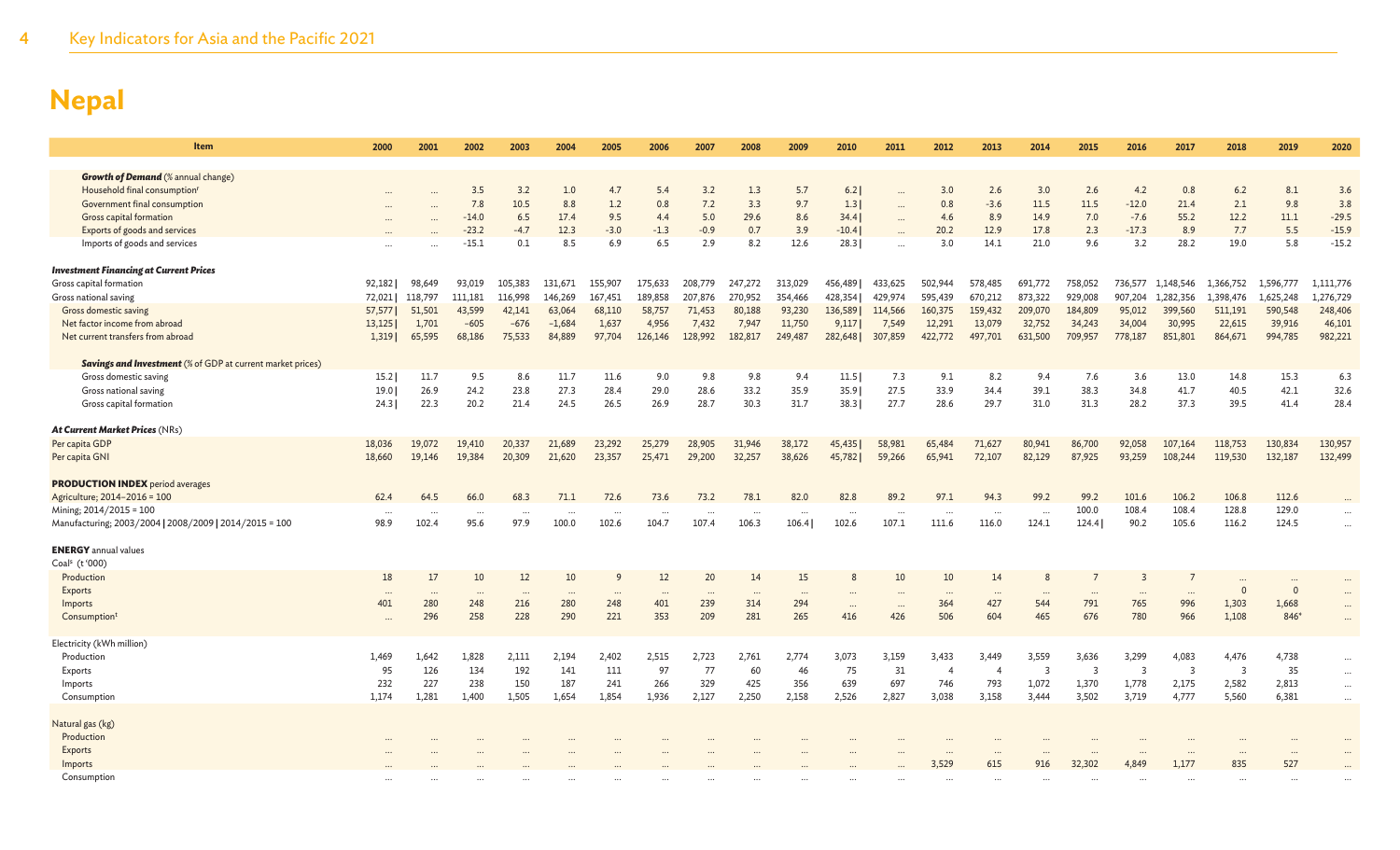| Item                                                                    | 2000             | 2001   | 2002             | 2003                 | 2004  | 2005             | 2006             | 2007              | 2008      | 2009      | 2010           | 2011             | 2012             | 2013             | 2014             | 2015              | 2016                 | 2017               | 2018               | 2019              | 2020               |
|-------------------------------------------------------------------------|------------------|--------|------------------|----------------------|-------|------------------|------------------|-------------------|-----------|-----------|----------------|------------------|------------------|------------------|------------------|-------------------|----------------------|--------------------|--------------------|-------------------|--------------------|
|                                                                         |                  |        |                  |                      |       |                  |                  |                   |           |           |                |                  |                  |                  |                  |                   |                      |                    |                    |                   |                    |
| Retail prices (\$/L)                                                    | 0.58             |        |                  |                      | 0.72  |                  |                  |                   | 1.43      |           |                | 1.37             | 1.41             |                  |                  |                   |                      |                    |                    |                   |                    |
| Gasoline, premium                                                       |                  | 0.61   | 0.66             | 0.72                 |       | 0.87             | 0.92             | 1.01              |           | 1.00      | 1.22           |                  |                  | 1.38             | 1.30             | 1.22              | 0.92                 | 0.95               | 1.00               | 0.98              | 0.91               |
| <b>Diesel</b>                                                           | 0.33             | 0.35   | 0.34             | 0.41                 | 0.41  | 0.58             | 0.63             | 0.80              | 1.00      | 0.71      | 0.95           | 0.71             | 1.12             | 1.10             | 1.08             | 0.97              | 0.70                 | 0.72               | 0.85               | 0.86              | 0.80               |
| <b>PRICE INDEXES</b> <sup>u</sup> period averages                       |                  |        |                  |                      |       |                  |                  |                   |           |           |                |                  |                  |                  |                  |                   |                      |                    |                    |                   |                    |
| Consumer (national); 2014/2015=100                                      | 36.3             | 37.2   | 38.3             | 40.1                 | 41.7  | 43.6             | 47.1             | 49.8              | 53.2      | 59.9      | 65.6           | 71.9             | 77.8             | 85.5             | 93.3             | 100.0             | 109.9                | 114.8              | 119.6              | 125.1             | 132.8              |
| Food and nonalcoholic beverages <sup>v</sup>                            | 31.2             | 30.5   | 31.6             | 33.0                 | 34.1  | 35.4             | 38.2             | 40.9              | 44.7      | 52.4      | 60.4           | 69.3             | 74.6             | 81.7             | 91.2             | 100.0             | 110.9                | 113.0              | 116.1              | 119.7             | 129.5              |
| Alcoholic beverages, tobacco, and narcotics                             |                  |        |                  |                      |       |                  |                  |                   |           |           |                |                  |                  |                  |                  |                   |                      |                    |                    |                   |                    |
| Clothing and footwear                                                   |                  |        | $\ddots$         |                      |       | $\cdots$         | $\ddots$         | 46.6              | 48.1      | 52.2      | 56.1           | 63.6             | 73.0             | 81.9             | 91.0             | 100.0             | 114.2                | 124.7              | 132.1              | 141.0             | 148.7              |
| Housing, water, electricity, gas, and other fuels                       |                  |        |                  | $\ddot{\phantom{a}}$ |       | $\ddotsc$        | $\ddots$         | 62.9              | 66.5      | 72.0      | 74.3           | 79.8             | 84.7             | 93.7             | 98.5             | 100.0             | 112.7                | 122.0              | 130.3              | 140.3             | 147.0              |
| Furnishings, household equipment, and routine household maintenance     |                  |        |                  |                      |       | $\ddotsc$        | $\ldots$         | 49.0              | 51.9      | 58.7      | 62.4           | 65.9             | 74.7             | 84.7             | 92.4             | 100.0             | 106.3                | 112.9              | 117.2              | 123.8             | 129.5              |
| Health                                                                  |                  |        |                  |                      |       |                  | $\cdots$         | 66.3              | 70.0      | 73.5      | 76.0           | 79.1             | 82.7             | 88.3             | 94.8             | 100.0             | 102.6                | 105.3              | 107.6              | 110.1             | 114.9              |
| Transport                                                               |                  |        |                  |                      |       |                  | $\cdots$         | 58.4              | 59.8      | 69.7      | 66.4           | 73.1             | 84.5             | 93.7             | 98.7             | 100.0             | 102.0                | 100.9              | 102.9              | 109.3             | 111.0              |
| Communication                                                           |                  |        |                  |                      |       |                  | $\cdots$         | 123.5             | 123.5     | 123.6     | 123.6          | 110.5            | 101.5            | 99.4             | 99.9             | 100.0             | 105.1                | 104.9              | 105.4              | 103.8             | 105.6              |
| Recreation and culture                                                  |                  |        |                  |                      |       |                  |                  | 64.8              | 67.5      | 72.2      | 77.5           | 75.7             | 81.5             | 88.2             | 94.1             | 100.0             | 104.3                | 107.5              | 111.9              | 116.9             | 119.4              |
| Education                                                               |                  |        |                  |                      |       |                  |                  | 53.6              | 56.2      | 60.9      | 67.8           | 71.5             | 78.5             | 88.0             | 94.7             | 100.0             | 110.1                | 120.9              | 130.6              | 137.1             | 144.4              |
| Restaurants and hotels <sup>w</sup>                                     |                  |        |                  |                      |       |                  | $\ddotsc$        |                   | $\cdots$  | $\ddots$  |                | $\cdots$         | $\ddotsc$        | $\ddots$         | $\ddotsc$        | $\ddots$          | $\ddot{\phantom{a}}$ | $\ddotsc$          | $\cdot$            | $\cdots$          | $\ddotsc$          |
| Miscellaneous goods and services                                        |                  |        |                  |                      |       |                  |                  | 54.9              | 56.0      | 62.7      | 67.4           | 71.4             | 78.4             | 86.3             | 92.6             | 100.0             | 104.5                | 113.8              | 118.0              | 124.4             | 138.6              |
| Consumer (Kathmandu Valley); 2014/2015 = 100                            | 35.3             | 36.4   | 37.1             | 38.6                 | 40.8  | 42.9             | 45.7             | 48.6              | 52.0      | 59.3      | 64.7           | 72.6             | 77.9             | 85.5             | 93.2             | 100.0             | 111.6                | 115.0              | 118.8              | 124.5             | 133.2              |
| Food and nonalcoholic beverages <sup>v</sup>                            | 29.9             | 29.8   | 30.5             | 31.4                 | 33.2  | 34.7             | 36.4             | 38.8              | 42.4      | 51.0      | 58.1           | 68.3             | 73.3             | 80.3             | 90.5             | 100.0             | 113.3                | 115.0              | 118.6              | 122.5             | 132.6              |
| Alcoholic beverages, tobacco, and narcotics                             |                  |        |                  |                      |       |                  |                  |                   |           |           |                |                  |                  |                  |                  |                   |                      |                    |                    |                   |                    |
| Clothing and footwear                                                   |                  |        |                  |                      |       |                  |                  | 51.6              | 53.6      | 56.6      | 59.6           | 66.8             | 75.2             | 83.6             | 91.8             | 100.0             | 112.4                | 119.2              | 122.0              | 128.6             | 137.5              |
| Housing, water, electricity, gas, and other fuels                       |                  |        |                  |                      |       |                  | $\cdots$         | 61.3              | 64.5      | 68.7      | 70.3           | 76.4             | 79.0             | 91.1             | 96.0             | 100.0             | 116.2                | 122.6              | 126.3              | 135.3             | 145.5              |
| Furnishings, household equipment, and routine household maintenance     |                  |        |                  |                      |       |                  | $\cdots$         | 49.3              | 52.3      | 59.3      | 62.6           | 68.2             | 76.4             | 87.0             | 93.7             | 100.0             | 106.0                | 111.6              | 114.5              | 119.0             | 126.4              |
| Health                                                                  |                  |        |                  |                      |       |                  |                  | 63.0              | 65.8      | 69.0      | 69.8           | 78.2             | 81.9             | 86.4             | 93.2             | 100.0             | 103.2                | 104.0              | 103.8              | 108.0             | 116.1              |
| Transport                                                               |                  |        |                  |                      |       |                  | $\cdots$         | 73.6              | 76.9      | 91.1      | 86.9           | 87.2             | 95.2             | 105.7            | 105.1            | 100.0             | 101.2                | 100.8              | 102.3              | 109.8             | 111.4              |
| Communication                                                           |                  |        |                  |                      |       |                  | $\ldots$         | 119.8             | 119.8     | 119.8     | 119.8          | 108.9            | 100.4            | 98.9             | 99.2             | 100.0             | 104.0                | 103.6              | 102.2              | 100.3             | 101.3              |
| Recreation and culture                                                  |                  |        |                  |                      |       | $\cdots$         | $\ldots$         | 54.4              | 58.0      | 61.3      | 64.6           | 72.2             | 81.9             | 88.5             | 95.6             | 100.0             | 104.2                | 107.7              | 110.0              | 115.5             | 118.2              |
| Education                                                               |                  |        |                  |                      |       | $\cdots$         | $\cdots$         | 55.5              | 57.7      | 63.7      | 73.7           | 81.0             | 86.3             | 90.0             | 95.9             | 100.0             | 109.7                | 112.8              | 123.9              | 131.4             | 139.6              |
| Restaurants and hotels <sup>w</sup><br>Miscellaneous goods and services | $\cdots$         |        |                  | $\cdots$             |       | $\cdots$         | $\cdots$         | $\ddotsc$<br>55.1 | .<br>55.2 | .<br>66.0 | $\sim$<br>68.6 | $\ddots$<br>73.2 | $\cdots$<br>80.6 | $\cdots$<br>89.7 | $\cdots$<br>93.9 | $\ddots$<br>100.0 | $\ddotsc$<br>103.4   | $\ddotsc$<br>112.3 | $\cdot$ .<br>115.1 | $\ddots$<br>122.1 | $\ddotsc$<br>134.4 |
| Wholesale; 2017/2018 = 100                                              | $\cdots$<br>30.4 | 30.8   | $\cdots$<br>32.3 | $\cdots$<br>33.5     | 34.9  | $\ddots$<br>37.5 | $\ldots$<br>40.8 | 44.5              | 48.4      | 54.9      | 61.6           | 67.7             | 72.0             | 78.5             | 85.0             | 90.1              | 95.8                 | 98.3               | 100.0              | 106.2             | 113.5              |
| Implicit GDP deflator <sup>x</sup> ; 2000/2001   2010/2011 = 100        | 90.3             | 100.0  | 103.9            | 107.1                | 111.4 | 118.0            | 126.2            | 135.4             | 142.9     | 165.8     | 189.6          | 100.2            | 107.4            | 114.4            | 123.1            | 128.6             | 137.7                | 147.3              | 151.9              | 158.5             | 167.3              |
|                                                                         |                  |        |                  |                      |       |                  |                  |                   |           |           |                |                  |                  |                  |                  |                   |                      |                    |                    |                   |                    |
| <b>Price Indexes</b> (% annual change)                                  |                  |        |                  |                      |       |                  |                  |                   |           |           |                |                  |                  |                  |                  |                   |                      |                    |                    |                   |                    |
| Consumer price index (national)                                         | 3.4              | 2.5    | 2.9              | 4.7                  | 4.0   | 4.6              | 8.0              | 5.9               | 6.7       | 12.6      | 9.6            | 9.6              | 8.3              | 9.9              | 9.1              | 7.2               | 9.9                  | 4.5                | 4.2                | 4.6               | 6.2                |
| Food and nonalcoholic beverages price index (national) <sup>v</sup>     | 0.5              | $-2.2$ | 3.6              | 4.4                  | 3.3   | 4.0              | 7.8              | 7.0               | 9.3       | 17.1      | 15.5           | 14.7             | 7.7              | 9.6              | 11.6             | 9.6               | 10.9                 | 1.9                | 2.7                | 3.1               | 8.2                |
| Wholesale price index                                                   | $\cdots$         | 1.3    | 4.9              | 3.7                  | 4.2   | 7.4              | 8.8              | 9.1               | 8.8       | 13.4      | 12.2           | 9.9              | 6.4              | 9.0              | 8.3              | 6.1               | 6.3                  | 2.7                | 1.7                | 6.2               | 6.9                |
| Implicit GDP deflator                                                   | 4.6              | 10.7   | 3.9              | 3.1                  | 4.0   | 5.8              | 7.0              | 7.3               | 5.6       | 16.0      | 14.4           |                  | 7.1              | 6.5              | 7.6              | 4.5               | 7.1                  | 7.0                | 3.1                | 4.3               | 5.6                |
| <b>MONEY AND INTEREST RATES</b> as of end of period (NRs billion)       |                  |        |                  |                      |       |                  |                  |                   |           |           |                |                  |                  |                  |                  |                   |                      |                    |                    |                   |                    |
| Money supply (M1)                                                       | 61.0             | 70.6   | 77.2             | 83.8                 | 94.0  | 100.2            | 113.1            | 126.9             | 154.3     | 196.5     | 218.2          | 222.4            | 263.7            | 301.6            | 354.8            | 424.7             | 503.3                | 569.4              | 669.4              | 726.6             | 856.3              |
| Currency in circulation                                                 | 42.1             | 48.3   | 55.7             | 56.9                 | 63.2  | 68.8             | 77.8             | 83.6              | 100.2     | 125.8     | 142.1          | 141.9            | 170.5            | 195.9            | 227.5            | 270.1             | 327.5                | 361.7              | 416.0              | 423.2             | 490.4              |
| Demand deposits                                                         | 18.8             | 22.3   | 21.5             | 26.9                 | 30.8  | 31.4             | 35.3             | 43.3              | 54.2      | 70.7      | 76.0           | 80.4             | 93.2             | 105.7            | 127.3            | 154.7             | 175.8                | 207.7              | 253.4              | 303.4             | 365.9              |
| Quasi-money                                                             | 125.1            | 143.9  | 146.8            | 162.2                | 183.3 | 200.2            | 233.8            | 268.6             | 341.0     | 434.1     | 501.4          | 699.0            | 866.6            | 1,013.8          | 1,211.1          | 1,453.1           | 1,741.3              | 2,022.3            | 2,425.1            | 2,855.5           | 3,374.7            |
| Broad money liabilities <sup>y</sup>                                    | 186.1            | 214.5  | 224.0            | 245.9                | 277.3 | 300.4            | 346.8            | 395.5             | 495.4     | 630.5     | 719.6          | 921.3            | 1,130.3          | 1,315.4          | 1,566.0          | 1,877.8           | 2,244.6              | 2,591.7            | 3,094.5            | 3,582.1           | 4,231.0            |
| Foreign assets (net)                                                    | 80.5             | 87.8   | 88.4             | 91.4                 | 108.8 | 107.7            | 139.4            | 131.9             | 171.5     | 227.7     | 216.4          | 221.3            | 383.8            | 468.2            | 599.2            | 747.3             | 956.0                | 1,014.6            | 1,054.3            | 984.8             | 1,328.3            |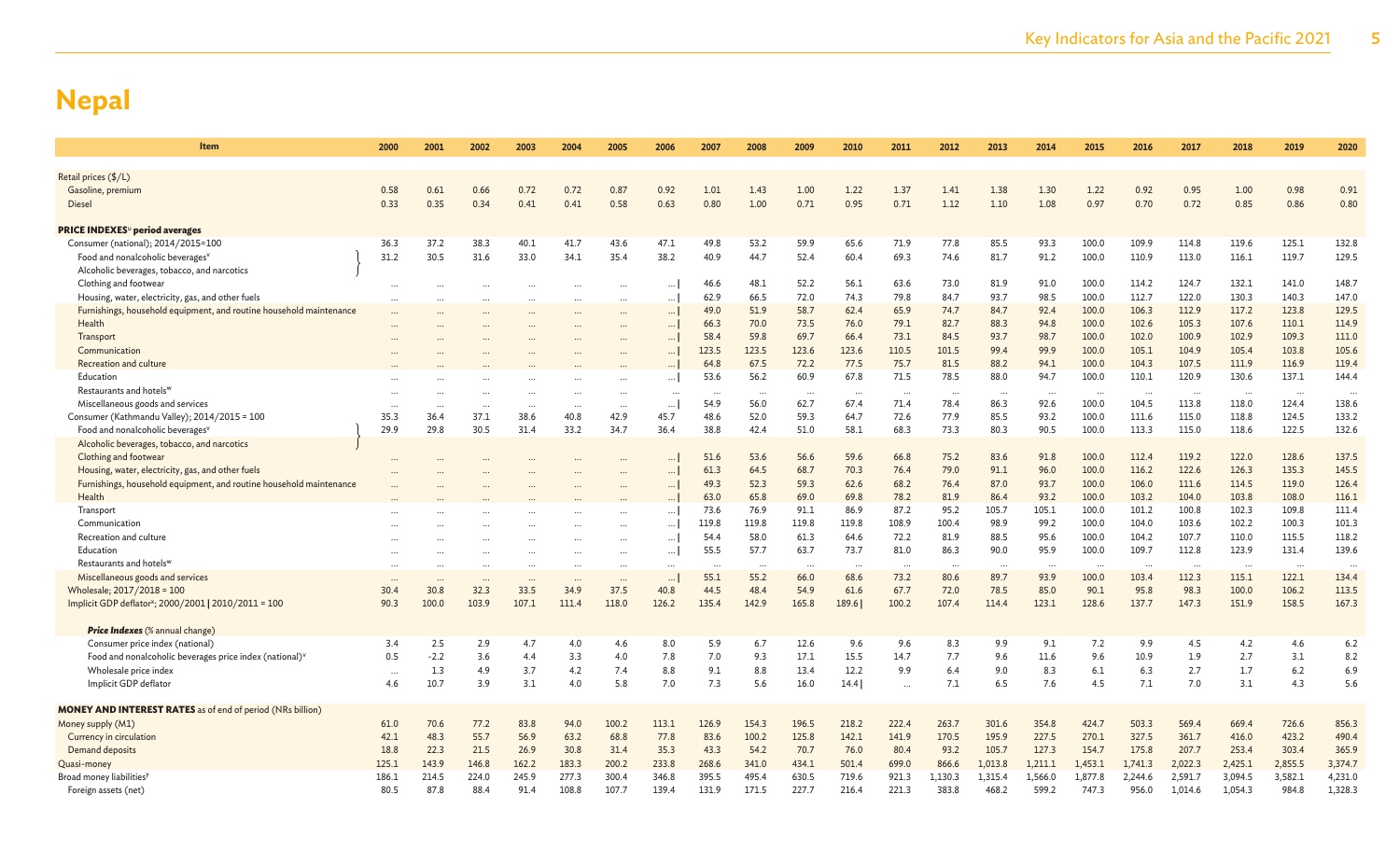| Item                                                               | 2000      | 2001      | 2002      | 2003                 | 2004      | 2005      | 2006                     | 2007  | 2008                     | 2009      | 2010                 | 2011                     | 2012      | 2013                 | 2014                 | 2015      | 2016                     | 2017     | 2018     | 2019    | 2020     |
|--------------------------------------------------------------------|-----------|-----------|-----------|----------------------|-----------|-----------|--------------------------|-------|--------------------------|-----------|----------------------|--------------------------|-----------|----------------------|----------------------|-----------|--------------------------|----------|----------|---------|----------|
|                                                                    |           |           |           |                      |           |           |                          |       |                          |           |                      |                          |           |                      |                      |           |                          |          |          |         |          |
| Domestic credit                                                    | 158.0     | 187.9     | 207.3     | 228.4                | 251.1     | 285.2     | 327.6                    | 365.2 | 442.3                    | 560.7     | 654.7                | 910.2                    | 994.7     | 1.165.9              | 1.314.3              | 1.527.3   | 1.805.7                  | 2.177.8  | 2,755.9  | 3,338.5 | 3,792.6  |
| Claims on government sector (net) <sup>z</sup>                     | 38.2      | 49.2      | 59.6      | 62.8                 | 62.3      | 68.8      | 75.9                     | 83.0  | 92.1                     | 109.9     | 136.8                | 163.4                    | 162.9     | 167.8                | 142.0                | 127.2     | 87.8                     | 149.5    | 272.6    | 375.5   | 461.0    |
| Claims on private sector                                           | 109.4     | 126.8     | 133.3     | 151.0                | 172.5     | 197.0     | 243.6                    | 273.5 | 339.8                    | 438.4     | 500.7                | 727.3                    | 809.8     | 973.0                | 1.150.8              | 1.373.9   | 1.692.3                  | 1.997.2  | 2.442.8  | 2,910.3 | 3,276.9  |
| Claims on other financial institutions <sup>aa</sup>               | 8.5       | 9.7       | 11.8      | 11.8                 | 13.3      | 12.8      | 3.6                      | 3.6   | 4.7                      | 7.4       | 11.8                 | 13.1                     | 11.9      | 13.7                 | 11.1                 | 16.1      | 17.4                     | 21.9     | 30.4     | 43.0    | 46.0     |
| Claims on state and local governmentab                             |           |           |           |                      |           |           |                          |       |                          |           |                      |                          |           |                      |                      |           |                          |          |          |         |          |
| Claims on public nonfinancial corporations                         | 1.8       | 2.2       | 3.1       | 2.8                  | 2.9       | 6.6       | 4.6                      | 5.1   | 5.6                      | 5.1       | 5.4                  | 6.4                      | 10.1      | 11.4                 | 10.4                 | 10.1      | 8.2                      | 9.2      | 10.0     | 9.7     | 8.7      |
| Other items <sup>ac</sup>                                          | 52.3      | 61.2      | 71.8      | 73.9                 | 82.6      | 92.5      | 120.2                    | 101.6 | 118.4                    | 157.8     | 151.4                | 210.2                    | 248.2     | 318.7                | 347.6                | 396.8     | 517.1                    | 600.7    | 715.7    | 741.2   | 890.0    |
| Money Supply (M2) <sup>y</sup> (% annual change)                   | 21.8      | 15.2      | 4.4       | 9.8                  | 12.8      | 8.3       | 15.4                     | 14.0  | 25.2                     | 27.3      | 14.1                 | 28.0                     | 22.7      | 16.4                 | 19.1                 | 19.9      | 19.5                     | 15.5     | 19.4     | 15.8    | 18.1     |
| M2 <sup>y</sup> (% of GDP at current market prices)                | 49.0      | 48.6      | 48.8      | 50.0                 | 51.7      | 51.0      | 53.0                     | 54.3  | 60.7                     | 63.8      | 60.3                 | 59.0                     | 64.3      | 67.5                 | 70.1                 | 77.5      | 86.1                     | 84.2     | 89.5     | 92.8    | 107.3    |
|                                                                    |           |           |           |                      |           |           |                          |       |                          |           |                      |                          |           |                      |                      |           |                          |          |          |         |          |
| Deposit Money Banks <sup>ad</sup>                                  |           |           |           |                      |           |           |                          |       |                          |           |                      |                          |           |                      |                      |           |                          |          |          |         |          |
| Demand deposits <sup>ae</sup>                                      | 20.3      | 24.6      | 23.7      | 28.3                 | 33.0      | 34.1      | 36.9                     | 42.7  | 54.1                     | 69.5      | 80.5                 | 82.2                     | 94.9      | 113.7                | 129.7                | 159.3     | 183.5                    | 199.0    | 256.3    | 312.6   | 385.8    |
| Savings deposits                                                   | 65.7      | 81.0      | 83.8      | 97.2                 | 114.1     | 130.0     | 151.6                    | 174.6 | 211.4                    | 259.9     | 300.8                | 302.6                    | 397.2     | 469.5                | 589.7                | 712.5     | 873.7                    | 814.2    | 946.8    | 1,060.3 | 1,224.5  |
| Time deposits                                                      | 66.5      | 73.5      | 74.4      | 75.3                 | 83.3      | 84.1      | 99.5                     | 114.0 | 152.4                    | 216.9     | 256.4                | 323.7                    | 368.2     | 421.0                | 452.9                | 509.2     | 615.9                    | 993.4    | 1,228.1  | 1,497.6 | 1,867.8  |
| Domestic credits outstanding                                       | 136.2     | 160.9     | 173.3     | 201.8                | 228.2     | 260.9     | 287.0                    | 340.4 | 420.2                    | 520.6     | 743.0                | 854.9                    | 967.7     | 1,147.9              | 1,313.3              | 1.542.6   | 1,902.7                  | 2,241.0  | 2,763.3  | 3,334.7 | 3,862.9  |
|                                                                    |           |           |           |                      |           |           |                          |       |                          |           |                      |                          |           |                      |                      |           |                          |          |          |         |          |
| <b>Interest Rates</b> period averages (% per annum)                |           |           |           |                      |           |           |                          |       |                          |           |                      |                          |           |                      |                      |           |                          |          |          |         |          |
| On deposits                                                        |           |           |           |                      |           |           |                          |       |                          |           |                      |                          |           |                      |                      |           |                          |          |          |         |          |
| Savings                                                            | 5.3       | 5.0       | 4.4       | 4.3                  | 3.5       | 3.4       | 3.5                      | 3.5   | 4.3                      | 4.8       | 7.0                  | 7.0                      | 4.3       | 3.9                  | 3.2                  | 2.9       | 2.2                      | 4.0      | 4.6      | 5.0     | 4.2      |
| Time: 6 months                                                     | 5.9       | 5.1       | 4.3       | 4.3                  | 3.3       | 3.5       | 3.1                      | 3.1   | 4.3                      | 4.4       | 6.4                  | 6.6                      | 8.6       | 8.1                  | 6.5                  | 6.5       | 4.5                      | 9.6      | 9.9      | 9.8     | 8.2      |
| 12 months                                                          | 6.9       | 6.1       | 5.3       | 5.0                  | 4.3       | 3.6       | 3.6                      | 3.6   | 4.3                      | 6.1       | 8.1                  | 8.1                      | 8.9       | 8.4                  | 6.9                  | 6.5       | 5.8                      | 10.4     | 10.4     | 9.8     | 9.0      |
| <b>GOVERNMENT FINANCE</b> fiscal year ending 15 July (NRs billion) |           |           |           |                      |           |           |                          |       |                          |           |                      |                          |           |                      |                      |           |                          |          |          |         |          |
| <b>Central Government</b>                                          |           |           |           |                      |           |           |                          |       |                          |           |                      |                          |           |                      |                      |           |                          |          |          |         |          |
| Revenue                                                            | 46.0      | 52.9      | 54.9      | 65.0                 | 71.1      | 82.5      | 84.1                     | 102.2 | 120.6                    | 166.0     | 216.2                | 252.9                    | 285.1     | 330.9                | 404.6                | 450.0     | 524.0                    | 635.9    | 803.3    | 894.0   | $\cdots$ |
| <b>Taxes</b>                                                       | 33.2      | 38.9      | 39.3      | 42.6                 | 48.2      | 54.1      | 57.4                     | 71.1  | 85.2                     | 117.1     | 159.8                | 181.3                    | 211.7     | 259.2                | 312.4                | 355.9     | 421.1                    | 535.7    | 659.5    | 764.4   | $\cdots$ |
| Taxes on income, profits, and capital gains                        | 7.0       | 8.5       | 8.1       | 6.9                  | 8.1       | 8.8       | 9.2                      | 13.7  | 16.6                     | 24.1      | 33.8                 | 43.1                     | 51.3      | 64.2                 | 75.6                 | 86.2      | 114.2                    | 144.8    | 154.8    | 188.3   | $\cdots$ |
| Payable by individuals                                             | 1.9       | 1.8       | 2.9       |                      |           | $\sim$    |                          |       | $\overline{a}$           |           | 9.3                  | 11.9                     | 12.3      | 15.5                 | 19.4                 | 8.5       | 9.7                      | 34.9     | 16.2     | 54.9    | $\cdots$ |
| Payable by corporations and other enterprises                      | 4.4       | 6.0       | 4.4       | 5.5                  | 6.8       | 7.3       | 7.6                      | 11.6  | 13.3                     | 19.6      | 20.2                 | 25.8                     | 30.5      | 37.1                 | 45.4                 | 63.4      | 84.5                     | 92.6     | 105.6    | 104.9   | $\cdots$ |
| Other taxes on income, profits, and capital gains                  | 0.7       | 0.7       | 0.8       | 1.3                  | 1.3       | 1.4       | 1.6                      | 2.1   | 3.4                      | 4.4       | 4.3                  | 5.5                      | 8.5       | 11.6                 | 10.8                 | 14.2      | 19.9                     | 17.3     | 33.0     | 28.5    | $\cdots$ |
| Taxes on payroll and workforce                                     | 0.5       | 0.6       | 0.8       | 1.3                  | 1.4       | 1.7       | 1.8                      | 2.0   | 2.5                      | 3.2       |                      |                          | 1.6       | 1.9                  | 2.4                  | 2.9       | 3.3                      | 4.1      | 5.1      | 6.0     |          |
| Taxes on property                                                  | 0.1       | 0.0       | 0.0       |                      |           |           | 0.0                      |       |                          |           | 0.0                  |                          | 0.0       | 0.0                  | 0.0                  | 0.0       | 0.0                      | 0.1      | 0.0      | 0.1     |          |
| Taxes on goods and services                                        | 14.8      | 17.2      | 17.8      | 20.2                 | 23.1      | 27.9      | 31.1                     | 38.7  | 45.0                     | 63.0      | 89.7                 | 100.2                    | 114.1     | 134.6                | 164.4                | 189.4     | 218.7                    | 278.6    | 367.4    | 424.4   |          |
| Taxes on international trade and transaction                       | 10.8      | 12.6      | 12.7      | 14.2                 | 15.6      | 15.7      | 15.3                     | 16.7  | 21.1                     | 26.8      | 35.2                 | 36.6                     | 43.4      | 56.9                 | 68.0                 | 74.8      | 82.2                     | 103.1    | 126.9    | 143.3   |          |
| Other taxes                                                        |           |           |           |                      |           |           |                          |       |                          |           | 1.1                  | 1.3                      | 1.3       | 1.6                  | 2.0                  | 2.6       | 2.7                      | 5.0      | 5.4      | 2.3     | $\cdots$ |
| Social contributions                                               |           |           |           |                      |           | $\sim$    |                          |       | $\overline{\phantom{a}}$ |           |                      | $\overline{\phantom{a}}$ |           |                      |                      |           | $\overline{\phantom{a}}$ |          |          |         | $\cdots$ |
| Grants (revenue)                                                   | 5.7       | 6.8       | 6.7       | 11.3                 | 11.3      | 14.4      | 13.8                     | 15.8  | 20.3                     | 26.4      | 38.5                 | 49.3                     | 40.8      | 35.2                 | 42.2                 | 38.2      | 39.5                     | 41.4     | 42.4     | 29.6    | $\cdots$ |
| Other revenue                                                      | 7.2       | 7.3       | 8.9       | 11.1                 | 11.6      | 14.0      | 12.8                     | 15.3  | 15.2                     | 22.6      | 17.9                 | 22.3                     | 32.5      | 36.5                 | 50.0                 | 55.9      | 63.4                     | 58.8     | 101.4    | 100.0   | $\cdots$ |
| Expense                                                            | $\ddotsc$ | $\ddotsc$ | $\cdots$  | $\ddot{\phantom{a}}$ | 78.3      | $\cdots$  | $\ddot{\phantom{a}}$     |       | $\ddotsc$                | $\cdots$  | 186.5                | 217.3                    | 243.3     | 247.4                | 303.2                | 339.1     | 371.1                    | 518.6    | 696.9    | 837.5   | $\cdots$ |
| Compensation of employees                                          | $\ddotsc$ |           |           | $\cdots$             |           |           | $\ddotsc$                |       |                          | $\ddotsc$ | 51.6                 | 59.5                     | 66.0      | 66.0                 | 84.4                 | 88.5      | 89.3                     | 118.8    | 111.5    | 99.9    | $\cdots$ |
| Use of goods and services                                          |           |           | $\cdots$  |                      |           | $\cdots$  |                          |       | $\ddotsc$                | $\cdots$  | 19.4                 | 27.1                     | 23.8      | 23.3                 | 30.0                 | 31.8      | 44.6                     | 57.1     | 62.9     | 38.4    | $\cdots$ |
| Consumption of fixed capital                                       |           | $\ddotsc$ | $\ddotsc$ | $\cdots$             | $\ddotsc$ | $\ddotsc$ | $\overline{\phantom{a}}$ |       | $\ddotsc$                | $\ddots$  | $\ddot{\phantom{a}}$ | $\cdots$                 | $\ddotsc$ | $\ddot{\phantom{a}}$ | $\ddot{\phantom{a}}$ | $\ddotsc$ | $\cdots$                 | $\cdots$ | $\cdots$ |         | $\cdots$ |
| Interest                                                           | 4.8       | 4.7       | 5.8       | 6.6                  | 6.5       | 6.2       | 6.2                      | 6.2   | 6.4                      | 8.2       | 10.0                 | 12.5                     | 15.2      | 13.7                 | 12.0                 | 9.3       | 8.7                      | 10.0     | 16.2     | 20.7    | $\cdots$ |
| Subsidies                                                          |           |           |           |                      |           |           |                          |       |                          |           | 4.1                  | 5.4                      | 4.6       | 4.2                  | 1.1                  | 1.0       | 0.9                      | 1.1      | 1.0      | 0.9     |          |
| Grants (expense)                                                   |           |           |           |                      |           |           |                          |       |                          |           | 81.9                 | 90.1                     | 103.7     | 102.2                | 133.4                | 157.7     | 170.8                    | 244.0    | 409.4    | 564.2   |          |
| Social benefits                                                    |           |           |           |                      |           |           |                          |       |                          |           | 18.2                 | 20.8                     | 28.2      | 35.6                 | 39.0                 | 50.8      | 56.7                     | 87.3     | 95.6     | 113.1   |          |
|                                                                    |           |           |           |                      |           |           |                          |       |                          |           |                      |                          |           |                      |                      |           |                          |          |          |         |          |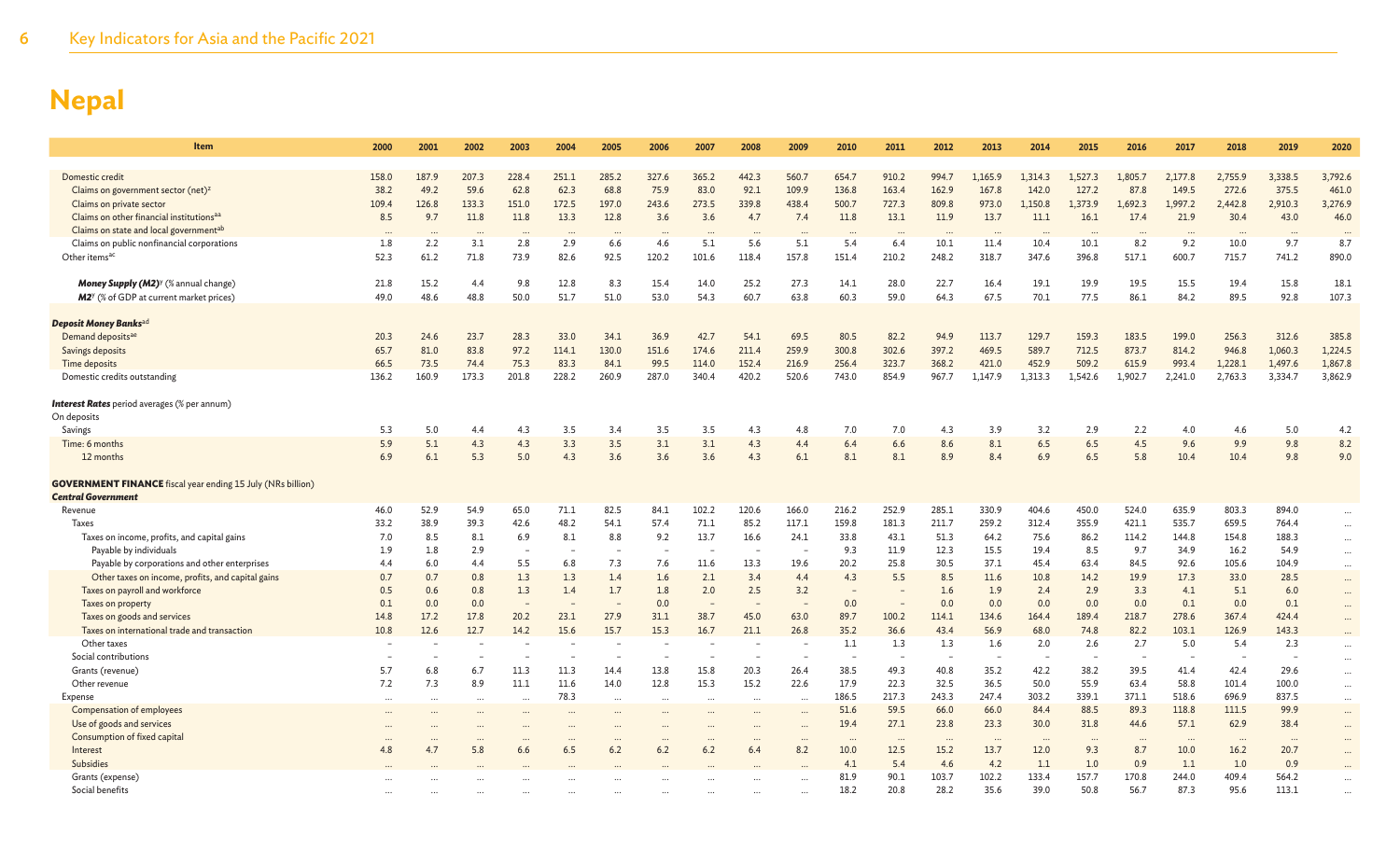| Item                                                                | 2000                            | 2001   | 2002                            | 2003     | 2004               | 2005      | 2006     | 2007     | 2008      | 2009     | 2010             | 2011             | 2012        | 2013       | 2014        | 2015               | 2016              | 2017              | 2018              | 2019             | 2020                 |
|---------------------------------------------------------------------|---------------------------------|--------|---------------------------------|----------|--------------------|-----------|----------|----------|-----------|----------|------------------|------------------|-------------|------------|-------------|--------------------|-------------------|-------------------|-------------------|------------------|----------------------|
|                                                                     |                                 |        |                                 |          |                    |           |          |          |           |          | 1.4              | 1.9              | 2.0         |            | 3.3         | 0.0                |                   | 0.3               |                   | 0.1              |                      |
| Other expense<br>Net operating balance                              |                                 |        |                                 |          |                    |           |          |          |           |          |                  |                  |             | 2.3        |             |                    | 0.0               |                   | 0.3               |                  | $\ddotsc$            |
| Gross operating balance                                             |                                 |        |                                 |          | $\cdots$<br>$-7.3$ |           |          |          |           |          | $\cdots$<br>29.8 | $\cdots$<br>35.6 | 41.7        | 83.5       | 101.4       | $\ddotsc$<br>111.0 | $\cdots$<br>153.0 | $\cdots$<br>117.3 | $\cdots$<br>106.4 | $\cdots$<br>56.6 | $\cdots$             |
| <b>Transactions in Nonfinancial Assets</b>                          |                                 |        |                                 |          |                    |           |          |          |           |          |                  |                  |             |            |             |                    |                   |                   |                   |                  |                      |
| Net/gross investment in nonfinancial assets                         |                                 |        |                                 |          |                    |           |          |          |           |          | 46.1             | 49.3             | 51.3        | 54.3       | 66.5        | 88.4               | 122.3             | 208.7             | 270.7             | 241.6            |                      |
| Fixed assets                                                        |                                 |        |                                 |          |                    |           |          |          |           |          |                  |                  |             |            |             |                    |                   |                   |                   |                  |                      |
| Inventories                                                         |                                 |        |                                 |          |                    |           |          |          |           |          |                  |                  |             |            |             |                    |                   |                   |                   |                  | $\cdots$             |
| Valuables                                                           |                                 |        |                                 |          |                    |           |          |          |           |          |                  |                  |             |            |             |                    |                   |                   |                   |                  | $\cdots$             |
| Nonproduced assets                                                  |                                 |        |                                 |          |                    |           |          |          |           |          |                  | $\cdots$         |             |            |             | $\cdots$           |                   | $\cdot \cdot$     | $\ddotsc$         |                  | $\cdots$             |
| Expenditure                                                         | $\cdots$                        |        |                                 | $\cdots$ | $\ddotsc$          | $\ddotsc$ | $\cdots$ | $\cdots$ | $\ddotsc$ | $\cdots$ | 232.6            | 266.6            | 294.6       | 301.6      | 369.7       | 427.5              | 493.3             | 727.4             | 967.6             | 1,079.0          | $\cdots$             |
| Net lending/Net borrowing                                           |                                 |        |                                 |          |                    |           |          |          |           |          | $-16.4$          | $-13.7$          | $-9.6$      | 29.3       | 34.9        | 22.5               | 30.7              | $-91.5$           | $-164.3$          | $-185.0$         | $\cdots$             |
| Primary balance                                                     |                                 |        |                                 |          |                    |           |          |          |           |          | $-6.4$           | $-1.2$           | 5.6         | 43.0       | 46.9        | 31.8               | 39.4              | $-81.5$           | $-148.1$          | $-164.3$         | $\cdots$             |
| <b>Transactions in Financial Assets and Liabilities (Financing)</b> |                                 |        |                                 |          |                    |           |          |          |           |          |                  |                  |             |            |             |                    |                   |                   |                   |                  |                      |
| Net acquisition of financial assets                                 | $-2.5$                          | $-7.2$ | $-9.1$                          | $-4.5$   | $-4.4$             | $-1.1$    | $-4.7$   | $-3.2$   | 0.3       | 0.7      | 12.1             | 2.3              | $-18.6$     | $-5.9$     | 31.0        | 49.2               | 111.9             | 23.6              | $-0.1$            | $-33.3$          | $\cdots$             |
| Domestic                                                            |                                 | $-7.2$ | $-9.1$                          | $-4.5$   | $-4.4$             | $-1.1$    | $-4.7$   | $-3.2$   | 0.3       | 0.7      | 11.6             | 2.3              | $-18.6$     | $-9.4$     | 31.0        | 47.2               | 111.2             | 20.8              | $-0.3$            | $-33.6$          | $\cdots$             |
| External                                                            |                                 |        |                                 |          |                    |           |          |          |           |          | 0.6              | $\sim$           |             | 3.5        | 0.0         | 2.0                | 0.7               | 2.8               | 0.2               | 0.2              | $\cdots$             |
| Net incurrence of liabilities                                       | 12.1                            | 13.4   | 9.3                             | 3.9      | 2.4                | 4.7       | 5.8      | 11.2     | 13.1      | 31.0     | 22.7             | 23.7             | $-9.1$      | $-35.1$    | $-3.9$      | 3.5                | 56.8              | 82.5              | 192.7             | 182.5            | $\ddots$             |
| Domestic                                                            | 4.0                             | 5.8    | 6.3                             | 4.8      | 0.6                | 1.4       | 4.6      | 8.7      | 12.0      | 31.1     | 22.2             | 22.9             | $-6.6$      | $-20.9$    | $-5.2$      | $-5.0$             | 37.4              | 61.0              | 124.4             | 72.6             | $\cdots$             |
| External                                                            | 8.1                             | 7.5    | 2.9                             | $-0.9$   | 1.9                | 3.3       | 1.2      | 2.5      | 1.1       | $-0.2$   | 0.5              | 0.7              | $-2.4$      | $-14.2$    | 1.3         | 8.5                | 19.5              | 21.5              | 68.3              | 109.9            | $\ddots$             |
| <b>Government Finance</b> (% of GDP at current market prices)       |                                 |        |                                 |          |                    |           |          |          |           |          |                  |                  |             |            |             |                    |                   |                   |                   |                  |                      |
| Revenue                                                             | 11.3                            | 12.0   | 12.0                            | 13.2     | 13.2               | 14.0      | 12.9     | 14.0     | 14.8      | 16.8     | 18.1             | 18.5             | 18.7        | 19.5       | 20.6        | 21.1               | 23.3              | 23.8              | 26.5              | 25.8             | $\cdots$             |
| <b>Taxes</b>                                                        | 8.1                             | 8.8    | 8.6                             | 8.7      | 9.0                | 9.2       | 8.8      | 9.8      | 10.4      | 11.8     | 13.4             | 13.3             | 13.9        | 15.3       | 15.9        | 16.7               | 18.7              | 20.0              | 21.8              | 22.1             | $\cdots$             |
| Taxes payable by individuals                                        | 0.5                             | 0.4    | 0.6                             |          |                    |           |          |          |           |          | 0.8              | 0.9              | 0.8         | 0.9        | 1.0         | 0.4                | 0.4               | 1.3               | 0.5               | 1.6              | $\cdots$             |
| Taxes payable by corporations and other enterprises                 | 1.1                             | 1.4    | 0.9                             | 1.1      | 1.3                | 1.2       | 1.2      | 1.6      | 1.6       | 2.0      | 1.7              | 1.9              | 2.0         | 2.2        | 2.3         | 3.0                | 3.8               | 3.5               | 3.5               | 3.0              | $\cdots$             |
| Expenditure                                                         |                                 |        |                                 |          |                    |           |          |          |           |          | 19.5             | 19.5             | 19.3        | 17.8       | 18.8        | 20.1               | 21.9              | 27.2              | 31.9              | 31.1             | $\cdots$             |
| Net lending/Net borrowing                                           |                                 |        |                                 |          |                    |           |          |          |           |          | $-1.4$           | $-1.0$           | $-0.6$      | 1.7        | 1.8         | 1.1                | 1.4               | $-3.4$            | $-5.4$            | $-5.3$           | $\cdots$             |
| Primary balance                                                     |                                 |        |                                 |          |                    |           |          |          |           |          | $-0.5$           | $-0.1$           | 0.4         | 2.5        | 2.4         | 1.5                | 1.7               | $-3.0$            | $-4.9$            | $-4.7$           | $\ddotsc$            |
|                                                                     |                                 |        |                                 |          |                    |           |          |          |           |          |                  |                  |             |            |             |                    |                   |                   |                   |                  |                      |
| <b>Expenditure by Function, Central Government</b>                  |                                 |        |                                 |          |                    |           |          |          |           |          |                  |                  |             |            |             |                    |                   |                   |                   |                  |                      |
| Total expenditure                                                   | 60.8                            | 73.9   | 73.4                            | 74.2     | 78.3               | 88.8      | 94.9     | 116.6    | 137.9     | 199.7    | 232.6            | 266.6            | 294.6       | 301.6      | 363.8       | 439.2              | 601.0             | 727.4             | 967.6             | 958.0            | $\cdots$             |
| <b>General public services</b>                                      | 15.0                            | 21.3   | 18.1                            | 18.6     | 18.1               | 18.5      | 19.5     | 27.2     | 20.0      | 36.9     | 64.4             | 76.0             | 51.1        | 57.2       | 57.8        | 96.3               | 86.8              | 135.5             | 341.1             | 422.0            | $\cdots$             |
| Defense                                                             | 3.5                             | 3.8    | 5.9                             | 7.4      | 8.5                | 11.0      | 11.3     | 11.0     | 11.2      | 14.5     | 17.8             | 19.4             | 22.7        | 20.9       | 31.0        | 33.2               | 35.1              | 43.1              | 48.0              | 50.0             | $\cdots$             |
| Public order and safety                                             | 3.7                             | 5.6    | 6.6                             | 6.8      | 7.0                | 8.3       | 9.1      | 10.5     | 13.7      | 15.9     | 26.7             | 31.0             | 39.3        | 37.8       | 45.0        | 34.0               | 34.8              | 57.0              | 53.9              | 48.0             | $\cdots$             |
| Economic affairs                                                    | 20.6                            | 22.5   | 19.1                            | 17.4     | 18.4               | 22.3      | 22.1     | 26.6     | 38.6      | 44.8     | 65.8<br>1.6      | 80.3<br>1.3      | 68.6<br>0.9 | 72.3       | 94.1<br>2.0 | 123.6<br>7.5       | 175.3             | 248.8<br>5.8      | 339.9             | 271.1<br>10.6    | $\cdots$             |
| Environmental protection                                            | $\overline{\phantom{m}}$<br>3.3 | 4.0    | $\overline{\phantom{m}}$<br>3.3 | 3.2      | 3.8                | 2.5       | 3.3      | 7.1      | 9.8       | 19.6     | 8.4              | 9.6              | 10.0        | 0.6<br>9.4 | 13.1        | 16.9               | 11.7<br>22.8      | 38.4              | 10.0<br>48.9      | 35.8             | $\dots$              |
| Housing and community amenities<br>Health                           | 3.5                             | 3.5    | 3.9                             | 3.7      | 4.0                | 4.7       | 5.8      | 7.8      | 10.3      | 13.4     | 18.0             | 22.0             | 22.9        | 21.9       | 26.5        | 29.5               | 34.0              | 45.4              | 35.9              | 36.0             | $\cdots$             |
| Recreation, culture, and religion                                   |                                 |        |                                 |          |                    |           |          |          |           |          | 1.4              | 1.9              | 2.1         | 2.4        | 3.9         | 3.4                | 4.0               | 6.5               | 5.3               | 6.0              | $\cdots$             |
| Education                                                           | 9.3                             | 11.0   | 13.1                            | 13.2     | 14.4               | 17.2      | 19.3     | 21.4     | 26.9      | 35.3     | 46.2             | 54.9             | 62.1        | 62.4       | 77.8        | 79.8               | 90.7              | 108.6             | 45.0              | 36.2             | $\cdots$             |
| Social protection                                                   | 1.9                             | 2.1    | 3.5                             | 3.9      | 4.2                | 4.2       | 4.3      | 5.2      | 7.4       | 19.3     | 9.5              | 9.8              | 10.6        | 11.8       | 12.5        | 15.0               | 19.3              | 38.3              | 39.6              | 42.3             | $\cdots$<br>$\ddots$ |
|                                                                     |                                 |        |                                 |          |                    |           |          |          |           |          |                  |                  |             |            |             |                    |                   |                   |                   |                  |                      |
| <b>Expenditure by Function</b> (% of GDP at current market prices)  |                                 |        |                                 |          |                    |           |          |          |           |          |                  |                  |             |            |             |                    |                   |                   |                   |                  |                      |
| Education                                                           | 2.3                             | 2.5    | 2.8                             | 2.7      | 2.7                | 2.9       | 3.0      | 2.9      | 3.3       | 3.6      | 3.9              | 4.0              | 4.1         | 3.7        | 4.0         | 3.7                | 4.0               | 4.1               | 1.5               | 1.0              | $\ddots$             |
| Health                                                              | 0.8                             | 0.8    | 0.8                             | 0.7      | 0.7                | 0.8       | 0.9      | 1.1      | 1.3       | 1.4      | 1.5              | 1.6              | 1.5         | 1.3        | 1.3         | 1.4                | 1.5               | 1.7               | 1.2               | 1.0              |                      |
| Social protection                                                   | 0.5                             | 0.5    | 0.8                             | 0.8      | 0.8                | 0.7       | 0.7      | 0.7      | 0.9       | 2.0      | 0.8              | 0.7              | 0.7         | 0.7        | 0.6         | 0.7                | 0.9               | 1.4               | 1.3               | 1.2              |                      |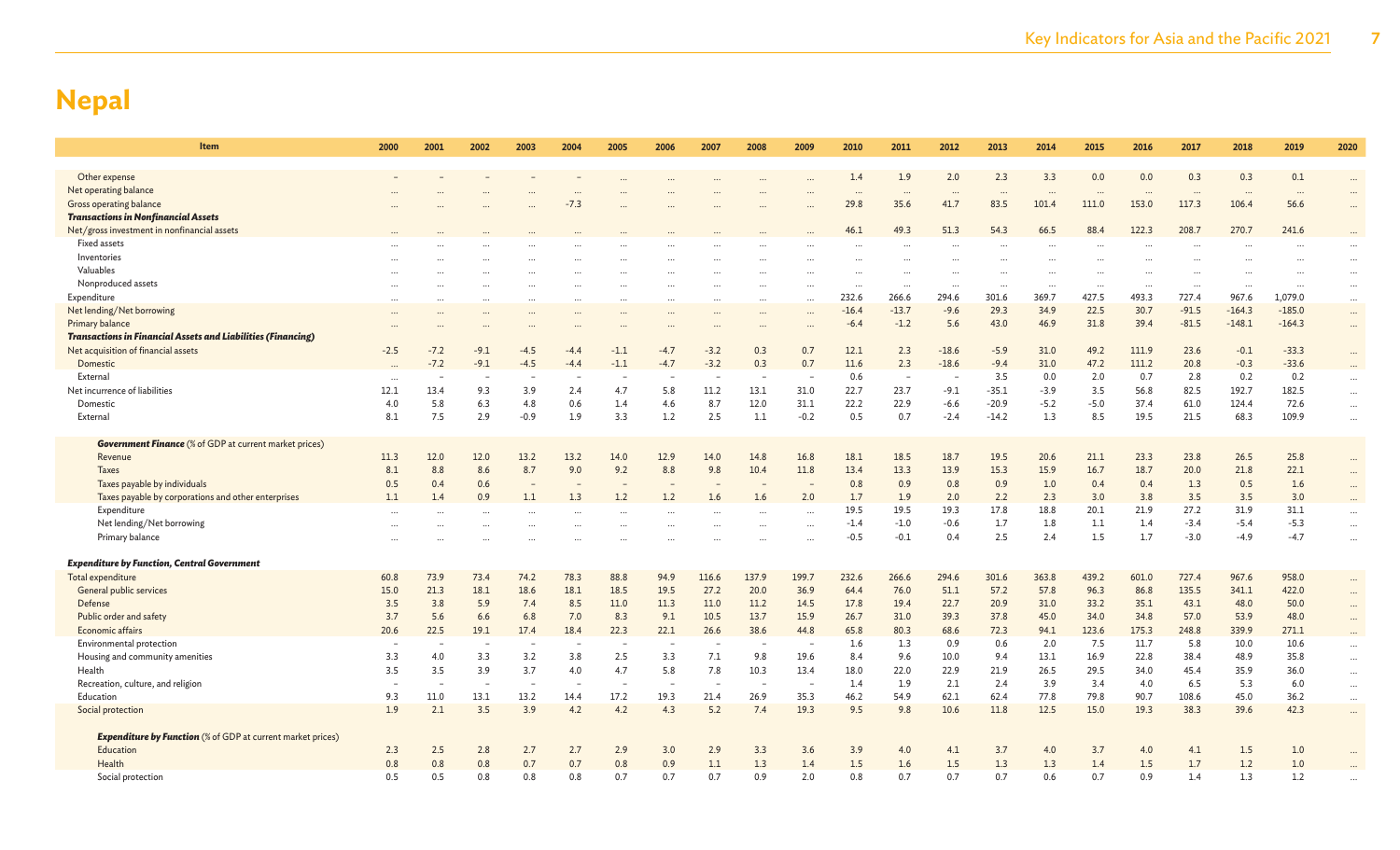| Item                                                                             | 2000                 | 2001                 | 2002                 | 2003                 | 2004                 | 2005               | 2006                  | 2007                  | 2008                  | 2009                  | 2010                  | 2011                  | 2012                  | 2013              | 2014                  | 2015                  | 2016              | 2017                  | 2018                      | 2019                      | 2020                |
|----------------------------------------------------------------------------------|----------------------|----------------------|----------------------|----------------------|----------------------|--------------------|-----------------------|-----------------------|-----------------------|-----------------------|-----------------------|-----------------------|-----------------------|-------------------|-----------------------|-----------------------|-------------------|-----------------------|---------------------------|---------------------------|---------------------|
|                                                                                  |                      |                      |                      |                      |                      |                    |                       |                       |                       |                       |                       |                       |                       |                   |                       |                       |                   |                       |                           |                           |                     |
| <b>EXTERNAL TRADE</b> fiscal year ending 15 July (NRs million)                   |                      |                      |                      |                      |                      |                    |                       |                       |                       |                       |                       |                       |                       |                   |                       |                       |                   |                       |                           |                           |                     |
| Exports, fob                                                                     | 49,823               | 55,654               | 46,945               | 49,931               | 53,911               | 58,706             | 60,234                | 59,383                | 59,267                | 67,698                | 60,824                | 64,339                | 74,261                | 76,917<br>556,740 | 91,991                | 85,319                | 70,117<br>773,599 | 73,049                | 81,360                    | 97,110                    | 97,709<br>1,196,799 |
| Imports, cif<br>Trade balance                                                    | 108,505<br>$-58,682$ | 115,687<br>$-60,033$ | 107,389<br>$-60,444$ | 124,352<br>$-74,422$ | 136,277<br>$-82,366$ | 149,474<br>-90,768 | 173,780<br>$-113,546$ | 194,695<br>$-135,312$ | 221,938<br>$-162,671$ | 284,470<br>$-216,772$ | 374,335<br>$-313,511$ | 396,176<br>$-331,837$ | 461,668<br>$-387,407$ | -479,823          | 714,366<br>$-622,374$ | 774,684<br>$-689,365$ | $-703,482$        | 990,113<br>$-917,064$ | 1,245,103<br>$-1,163,743$ | 1,418,535<br>$-1,321,426$ | $-1,099,090$        |
|                                                                                  |                      |                      |                      |                      |                      |                    |                       |                       |                       |                       |                       |                       |                       |                   |                       |                       |                   |                       |                           |                           |                     |
| <b>External Trade</b> (% annual change)                                          |                      |                      |                      |                      |                      |                    |                       |                       |                       |                       |                       |                       |                       |                   |                       |                       |                   |                       |                           |                           |                     |
| Exports                                                                          | 39.7                 | 11.7                 | $-15.6$              | 6.4                  | 8.0                  | 8.9                | 2.6                   | $-1.4$                | $-0.2$                | 14.2                  | $-10.2$               | 5.8                   | 15.4                  | 3.6               | 19.6                  | $-7.3$                | $-17.8$           | 4.2                   | 11.4                      | 19.4                      | 0.6                 |
| Imports                                                                          | 24.0                 | 6.6                  | $-7.2$               | 15.8                 | 9.6                  | 9.7                | 16.3                  | 12.0                  | 14.0                  | 28.2                  | 31.6                  | 5.8                   | 16.5                  | 20.6              | 28.3                  | 8.4                   | $-0.1$            | 28.0                  | 25.8                      | 13.9                      | $-15.6$             |
| Direction of Trade calendar year (\$ million)                                    |                      |                      |                      |                      |                      |                    |                       |                       |                       |                       |                       |                       |                       |                   |                       |                       |                   |                       |                           |                           |                     |
| Exports, total                                                                   | 721.8                | 754.6                | 611.6                | 641.5                | 730.7                | 815.0              | 833.6                 | 881.6                 | 897.9                 | 900.6                 | 891.2                 | 928.3                 | 891.4                 | 883.5             | 924.1                 | 681.9                 | 746.4             | 759.7                 | 772.3                     | 988.0                     | 880.2               |
| 1. India                                                                         | 307.2                | 352.6                | 363.6                | 339.8                | 417.1                | 540.1              | 563.0                 | 592.5                 | 562.9                 | 562.8                 | 570.6                 | 614.4                 | 601.2                 | 578.1             | 584.1                 | 419.1                 | 394.6             | 420.2                 | 433.5                     | 657.2                     | 622.5               |
| 2. United States                                                                 | 198.0                | 202.8                | 122.0                | 163.1                | 131.4                | 105.1              | 96.7                  | 74.9                  | 67.1                  | 63.1                  | 54.7                  | 70.3                  | 56.5                  | 68.2              | 75.4                  | 70.4                  | 88.5              | 82.6                  | 86.9                      | 81.3                      | 77.6                |
| 3. Turkey                                                                        | 0.7                  | 0.3                  | 0.2                  | 1.1                  | 3.6                  | 3.2                | 3.8                   | 2.1                   | 3.9                   | 6.1                   | 8.8                   | 7.5                   | 9.6                   | 11.6              | 16.9                  | 12.6                  | 27.5              | 47.5                  | 36.2                      | 23.6                      | 12.7                |
| 4. Germany                                                                       | 108.7                | 83.7                 | 52.6                 | 45.7                 | 48.3                 | 43.3               | 39.3                  | 36.2                  | 36.1                  | 36.0                  | 35.7                  | 40.9                  | 29.5                  | 33.5              | 32.3                  | 26.8                  | 29.4              | 29.1                  | 27.9                      | 27.8                      | 21.7                |
| 5. China, People's Republic of                                                   | $\cdots$             | $\cdots$             | 0.2                  | 0.4                  | 1.6                  | 0.7                | 1.5                   | 8.3                   | 17.7                  | 23.9                  | 13.6                  | 10.2                  | 21.9                  | 20.2              | 28.0                  | 11.5                  | 18.1              | 22.3                  | 28.6                      | 43.7                      | 20.8                |
| 6. United Kingdom                                                                | 17.3                 | 13.3                 | 10.5                 | 13.8                 | 22.7                 | 14.6               | 16.4                  | 15.3                  | 17.5                  | 18.5                  | 17.7                  | 19.8                  | 13.7                  | 19.5              | 20.6                  | 20.7                  | 24.7              | 25.4                  | 25.0                      | 20.5                      | 15.4                |
| 7. France                                                                        | 10.7                 | 9.2                  | 6.2                  | 5.8                  | 7.9                  | 8.6                | 17.9                  | 14.1                  | 15.1                  | 15.0                  | 16.7                  | 15.6                  | 10.5                  | 12.5              | 12.4                  | 10.1                  | 11.6              | 11.1                  | 10.9                      | 10.4                      | 9.1                 |
| 8. Italy                                                                         | 4.3                  | 9.1                  | 7.4                  | 6.8                  | 8.0                  | 8.1                | 9.8                   | 9.3                   | 10.0                  | 11.0                  | 9.5                   | 10.6                  | 8.2                   | 9.6               | 11.9                  | 9.0                   | 10.9              | 12.1                  | 12.4                      | 9.9                       | 6.3                 |
| 9. Bangladesh                                                                    | 1.9                  | 7.1                  | 3.1                  | 5.3                  | 5.7                  | 4.0                | 3.2                   | 39.6                  | 66.5                  | 60.8                  | 60.0                  | 26.0                  | 37.9                  | 17.1              | 18.6                  | 6.8                   | 12.9              | 9.8                   | 11.4                      | 11.6                      | 4.5                 |
| 10. Singapore                                                                    | 2.5                  | 4.6                  | 1.9                  | 1.1                  | 0.8                  | 0.6                | 4.5                   | 3.1                   | 5.1                   | 6.6                   | 3.1                   | 3.7                   | 1.2                   | 1.3               | 1.4                   | 1.2                   | 36.5              | 1.9                   | 1.5                       | 1.8                       | 2.4                 |
| Imports, total                                                                   | 1,572.0              | 1.568.7              | ,403.4               | 1.597.4              | .850.6               | 2.080.5            | 2,417.0               | 3.115.3               | 3.590.2               | 3.778.8               | 5.143.4               | 5.947.1               | 6.042.7               | 6,481.0           | 7.620.9               | 6,633.8               | 8.906.0           | 10.097.1              | 12,901.0                  | 13.221.3                  | 11,026.0            |
| 1. India                                                                         | 574.2                | 612.4                | 573.8                | 911.7                | .,067.1              | 1,230.6            | 1,481.5               | 1,916.8               | 2,160.8               | 2,131.9               | 3,252.7               | 3,751.7               | 3,935.5               | 4,103.8           | 4,935.2               | 4,008.2               | 5,816.2           | 6,519.7               | 8,619.5                   | 8,474.7                   | 7,040.7             |
| 2. China, People's Republic of                                                   | 120.8                | 85.0                 | 56.1                 | 61.2                 | 73.6                 | 114.6              | 91.8                  | 244.5                 | 369.4                 | 421.4                 | 561.2                 | 689.9                 | 696.6                 | 603.6             | 939.5                 | 920.0                 | 1,247.2           | 1,267.4               | 1,375.8                   | 1,895.8                   | 1,553.5             |
| 3. Canada                                                                        | 6.7                  | 3.0                  | 3.4                  | 5.2                  | 9.3                  | 3.8                | 9.9                   | 20.3                  | 18.6                  | 12.0                  | 11.2                  | 15.0                  | 12.5                  | 30.1              | 35.8                  | 59.4                  | 49.5              | 86.5                  | 304.8                     | 316.5                     | 330.8               |
| 4. United Arab Emirates                                                          | 28.8                 | 39.3                 | 5.0                  | 11.0                 | 5.5                  | 10.7               | 15.2                  | 63.1                  | 57.8                  | 44.5                  | 193.7                 | 328.8                 | 374.2                 | 391.1             | 417.8                 | 266.3                 | 210.0             | 175.1                 | 221.5                     | 213.4                     | 167.1               |
| 5. France                                                                        | 27.8                 | 14.7                 | 9.2                  | 20.4                 | 9.2                  | 9.3                | 12.6                  | 10.6                  | 12.4                  | 31.2                  | 29.9                  | 16.5                  | 26.4                  | 17.2              | 19.3                  | 74.5                  | 66.4              | 155.3                 | 398.0                     | 146.7                     | 137.2               |
| 6. Indonesia                                                                     | 32.5                 | 30.8                 | 37.4                 | 51.1                 | 44.1                 | 72.5               | 78.1                  | 140.1                 | 114.9                 | 107.1                 | 106.6                 | 115.2                 | 93.4                  | 181.0             | 157.5                 | 118.1                 | 110.9             | 121.4                 | 175.6                     | 167.3                     | 125.9               |
| 7. Argentina                                                                     | 12.1                 | 6.7                  | 5.8                  | 11.8                 | 15.1                 | 13.2               | 13.9                  | 38.5                  | 64.6                  | 83.7                  | 87.3                  | 99.2                  | 81.4                  | 179.2             | 107.4                 | 71.1                  | 84.4              | 133.7                 | 128.3                     | 127.3                     | 128.3               |
| 8. United States                                                                 | 24.8                 | 17.4                 | 32.9                 | 22.0                 | 19.4                 | 24.5               | 23.2                  | 58.8                  | 53.4                  | 49.2                  | 74.0                  | 61.6                  | 49.4                  | 56.1              | 74.0                  | 96.0                  | 95.2              | 81.9                  | 73.1                      | 192.9                     | 156.3               |
| 9. Thailand                                                                      | 32.0                 | 44.8                 | 42.6                 | 38.4                 | 58.5                 | 43.3               | 36.0                  | 47.5                  | 66.1                  | 85.7                  | 102.1                 | 101.1                 | 88.5                  | 91.9              | 86.6                  | 83.2                  | 110.1             | 108.0                 | 134.5                     | 164.8                     | 65.3                |
| 10. Korea, Republic of                                                           | 40.5                 | 30.3                 | 32.5                 | 43.4                 | 41.7                 | 38.6               | 24.7                  | 32.9                  | 18.1                  | 38.2                  | 75.4                  | 82.1                  | 50.4                  | 44.7              | 44.3                  | 41.4                  | 59.3              | 93.0                  | 92.4                      | 119.7                     | 146.3               |
| <b>BALANCE OF PAYMENTS</b> <sup>af</sup> fiscal year ending 15 July (\$ million) |                      |                      |                      |                      |                      |                    |                       |                       |                       |                       |                       |                       |                       |                   |                       |                       |                   |                       |                           |                           |                     |
| Current account balance                                                          | 248.6                | 272.7                | 236.7                | 148.2                | 196.6                | 160.0              | 194.7                 | $-17.1$               | 351.8                 | 523.7                 | $-371.4$              | $-176.8$              | 908.9                 | 634.6             | 909.2                 | 1,067.3               | 1,338.8           | $-93.5$               | $-2,362.0$                | $-2,332.8$                | $-338.6$            |
| Balance on goods                                                                 | $-760.2$             | $-763.8$             | $-692.5$             | $-904.5$             | $-1,053.3$           | $-1,192.3$         | $-1,519.8$            | $-1.844.1$            | $-2,400.7$            | $-2,727.6$            | $-4,074.0$            | $-4,425.8$            | $-4,604.8$            | $-5,247.0$        | $-6,071.8$            | $-6,669.5$            | $-6,388.6$        | $-8,445.6$            | $-10,857.3$               | $-11,384.5$               | $-9,186.1$          |
| Exports                                                                          | 851.0                | 945.2                | 755.8                | 652.5                | 748.8                | 833.1              | 849.9                 | 874.4                 | 951.8                 | 913.7                 | 847.6                 | 951.0                 | 1,008.4               | 977.2             | 1,028.2               | 988.1                 | 703.9             | 773.7                 | 895.0                     | 1,007.8                   | 938.2               |
| Imports                                                                          | $-1,611.2$           | $-1,708.9$           | ,448.3               | $-1,557.0$           | $-1,802.1$           | $-2,025.5$         | $-2,369.7$            | $-2,718.5$            | $-3,352.5$            | $-3,641.3$            | 4,921.6               | $-5,376.8$            | $-5,613.2$            | $-6,224.2$        | $-7,100.1$            | $-7,657.6$            | $-7,092.5$        | $-9,219.3$            | $-11,752.4$               | $-12,392.4$               | $-10, 124.3$        |
| Balance on services                                                              | 173.5                | 125.9                | 51.0                 | 90.7                 | 123.4                | $-29.3$            | $-94.0$               | $-120.8$              | $-170.3$              | $-145.7$              | $-219.5$              | $-119.3$              | 175.1                 | 87.5              | 213.6                 | 275.0                 | 91.9              | 26.1                  | 13.9                      | $-136.3$                  | $-10.4$             |
| Credit                                                                           | 448.4                | 403.5                | 305.7                | 341.2                | 465.8                | 361.1              | 365.8                 | 455.8                 | 648.8                 | 685.4                 | 685.9                 | 734.3                 | 892.8                 | 1,082.7           | 1,275.2               | 1,498.7               | 1,301.8           | 1,491.8               | 1,689.4                   | 1,650.3                   | 1,353.8             |
| Debit                                                                            | $-274.9$             | $-277.7$             | $-254.7$             | $-250.5$             | $-342.4$             | $-390.4$           | $-459.8$              | $-576.6$              | $-819.1$              | $-831.1$              | $-905.4$              | $-853.6$              | $-717.7$              | $-995.2$          | $-1,061.5$            | $-1,223.7$            | $-1,209.9$        | $-1,465.7$            | $-1,675.4$                | $-1,786.6$                | $-1,364.2$          |
| Balance on primary income                                                        | 34.4                 | 23.1                 | $-7.8$               | $-8.7$               | $-22.9$              | 23.7               | 68.2                  | 109.4                 | 122.3                 | 152.0                 | 121.5                 | 105.3                 | 146.6                 | 146.2             | 333.7                 | 342.1                 | 319.7             | 294.2                 | 210.5                     | 357.9                     | 398.8               |
| Credit                                                                           | $\ddots$             | 73.8                 | 55.8                 | 57.7                 | 52.1                 | 108.7              | 157.5                 | 209.9                 | 207.0                 | 214.0                 | 200.0                 | 243.6                 | 273.8                 | 263.4             | 402.9                 | 428.3                 | 404.7             | 490.1                 | 660.4                     | 707.9                     | 588.1               |
| Debit                                                                            |                      | $-50.8$              | $-63.6$              | $-66.5$              | $-75.0$              | $-85.0$            | $-89.3$               | $-100.5$              | $-84.7$               | $-62.0$               | $-78.4$               | $-138.3$              | $-127.2$              | $-117.2$          | $-69.2$               | $-86.2$               | $-85.0$           | $-195.9$              | $-449.9$                  | $-350.0$                  | $-189.3$            |
| Balance on secondary income <sup>ag</sup>                                        | 800.9                | 887.6                | 886.0                | 970.7                | 1.149.4              | 1.358.0            | 1.740.3               | 1.838.3               | 2.800.5               | 3.245.1               | 3.800.5               | 4,263.0               | 5.192.1               | 5,647.9           | 6,433.7               | 7,119.7               | 7,315.7           | 8,031.8               | 8,270.9                   | 8,830.2                   | 8,459.2             |
| Credit                                                                           | 828.6                | 907.0                | 911.7                | 999.4                | 1,207.5              | 1,408.1            | 1,805.4               | 1,897.5               | 2,841.2               | 3,348.0               | 3,869.3               | 4,308.6               | 5,254.3               | 5,732.2           | 6,468.2               | 7,145.4               | 7,351.4           | 8,068.8               | 8,326.6                   | 8,909.6                   | 8,506.2             |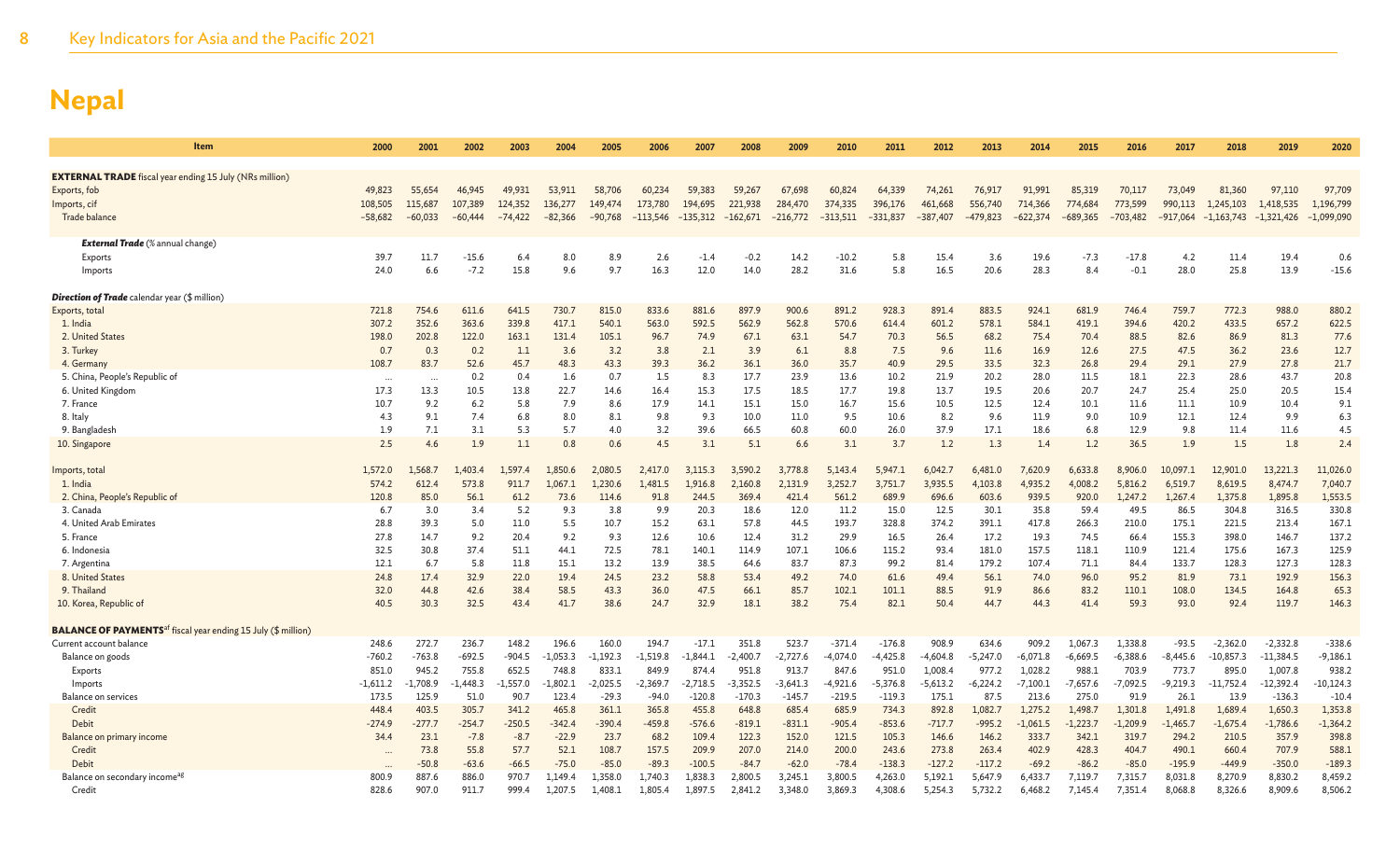| Item                                                           | 2000              | 2001           | 2002           | 2003           | 2004           | 2005           | 2006                 | 2007              | 2008           | 2009           | 2010                 | 2011              | 2012           | 2013           | 2014           | 2015           | 2016           | 2017              | 2018              | 2019              | 2020              |
|----------------------------------------------------------------|-------------------|----------------|----------------|----------------|----------------|----------------|----------------------|-------------------|----------------|----------------|----------------------|-------------------|----------------|----------------|----------------|----------------|----------------|-------------------|-------------------|-------------------|-------------------|
| <b>Debit</b>                                                   | $-27.6$           | $-19.4$        | $-25.7$        | $-28.6$        | $-58.1$        | $-50.1$        | $-65.1$              | $-59.2$           | $-40.7$        | $-102.9$       | $-68.7$              | $-45.6$           | $-62.2$        | $-84.3$        | $-34.5$        | $-25.7$        | $-35.7$        | $-37.0$           | $-55.7$           | $-79.4$           | $-47.1$           |
| Capital account                                                | 114.9             | 83.6           | 73.6           | 69.1           | 19.6           | 21.9           | 43.0                 | 63.6              | 122.7          | 78.9           | 169.9                | 221.1             | 221.2          | 117.3          | 173.2          | 147.9          | 159.2          | 125.2             | 169.3             | 137.3             | 122.8             |
| Financial account                                              | 90.3              | $-382.4$       | $-485.3$       | $-220.6$       | $-294.7$       | $-352.6$       | $-16.8$              | $-37.6$           | 170.5          | 270.8          | 104.2                | 45.1              | 368.0          | 139.9          | 108.1          | 182.2          | 273.5          | 250.0             | 959.6             | 862.1             | 2,294.7           |
| Direct investment                                              | 3.4               | $-0.5$         | $-3.6$         | 12.8           |                | 1.9            | $-6.5$               | 5.4               | 4.6            | 23.3           | 38.6                 | 90.0              | 112.5          | 102.0          | 32.5           | 43.9           | 55.5           | 127.5             | 168.5             | 115.4             | 169.0             |
| Portfolio investment                                           |                   |                |                |                |                |                |                      |                   |                |                |                      |                   |                |                |                |                |                |                   |                   |                   |                   |
| <b>Financial derivatives</b>                                   | $\cdots$          | $\cdots$       |                | $\cdots$       | $\ddotsc$      | $\cdots$       | $\cdots$             | $\cdots$          | $\cdots$       | $\ddotsc$      | $\cdots$             | $\cdots$          | $\cdots$       | $\cdots$       | $\cdots$       | $\cdots$       | $\cdots$       | $\cdots$          | $\cdots$          |                   |                   |
| Other investment                                               | 86.9              | $-381.9$       | -481.7         | $-233.4$       | -294.7         | $-354.5$       | $-10.2$              | $-42.9$           | 165.9          | 247.5          | 65.7                 | $-44.9$           | 255.5          | 37.9           | 75.5           | 138.3          | 218.0          | 122.5             | 791.2             | 746.7             | 2,125.7           |
| Net errors and omissions                                       | $-212.2$          | 156.8          | 137.6          | 54.2           | 351.2          | 250.7          | 179.0                | 135.2             | $-96.6$        | $-46.1$        | 46.4                 | $-10.7$           | 228.1          | 36.9           | 120.2          | 184.4          | 150.8          | 315.1             | 1,097.8           | 838.3             | 561.3             |
| Overall balance                                                | 241.6             | 130.8          | $-37.4$        | 50.9           | 272.8          | 79.9           | 399.9                | 144.2             | 548.5          | 827.4          | $-50.8$              | 78.8              | 1,726.3        | 928.7          | 1,310.6        | 1,581.8        | 1,922.2        | 596.8             | $-135.3$          | $-495.0$          | 2,640.3           |
| Reserves and related items                                     | $-241.6$          | $-130.8$       | 37.4           | $-50.9$        | $-272.8$       | $-79.9$        | $-399.9$             | $-144.2$          | $-548.5$       | $-827.4$       | 50.8                 | $-78.8$           | $-1,726.3$     | $-928.7$       | $-1,310.6$     | $-1.581.8$     | $-1,922.2$     | $-596.8$          | 135.3             | 495.0             | $-2,640.3$        |
| Reserve assets                                                 | $\cdots$          | $-126.4$       | 41.6           | $-47.0$        | $-280.3$       | $-90.5$        | $-399.9$             | $-183.8$          | $-565.3$       | $-826.3$       | 6.6                  | $-73.2$           | $-1,720.4$     | $-915.4$       | $-1,297.0$     | $-1,570.3$     | $-1,923.4$     | $-580.7$          | 144.5             | 502.9             | $-2,632.9$        |
| Use of IMF credit and loans                                    |                   | $-4.4$         | $-4.2$         | $-3.9$         | 7.5            | 10.6           | $-0.0$               | 39.6              | 16.8           | $-1.0$         | 44.2                 | $-5.6$            | $-5.9$         | $-13.4$        | $-13.6$        | $-11.6$        | 1.2            | $-16.1$           | $-9.2$            | $-7.9$            | $-7.3$            |
| International investment position                              |                   |                |                |                |                |                |                      |                   |                |                |                      |                   |                | 901.8          | 1,898.1        | 2,975.8        | 4,155.6        | 4,187.9           | 2,580.2           | 1,726.9           | 2,259.3           |
|                                                                |                   |                |                |                |                |                |                      |                   |                |                |                      |                   |                |                |                |                |                |                   |                   |                   |                   |
| <b>Balance of Payments</b> (% of GDP at current market prices) |                   |                |                |                |                |                |                      |                   |                |                |                      |                   |                |                |                |                |                |                   |                   |                   |                   |
| Exports                                                        | 12.2              | 15.8           | 12.6           | 10.3           | 10.3           | 10.2           | 9.4                  | 8.5               | 7.6            | 7.1            | 5.3                  | 4.4               | 4.6            | 4.4            | 4.5            | 4.1            | 2.9            | 2.7               | 2.7               | 2.9               | 2.7               |
| Imports                                                        | $-26.6$           | $-28.6$        | $-24.2$        | $-24.6$        | $-24.8$        | $-24.8$        | $-26.2$              | $-26.3$           | $-26.7$        | $-28.3$        | $-30.8$              | $-24.9$           | $-25.9$        | $-28.1$        | $-31.2$        | $-31.4$        | $-29.0$        | $-31.8$           | $-35.6$           | $-36.2$           | $-29.6$           |
| Balance on goods                                               | $-14.4$<br>$-2.2$ | $-12.8$<br>4.6 | $-11.6$<br>4.0 | $-14.3$<br>2.3 | $-14.5$<br>2.7 | $-14.6$<br>2.0 | $-16.8$<br>2.2       | $-17.9$<br>$-0.2$ | $-19.1$<br>2.8 | $-21.2$<br>4.1 | $-25.5$<br>$-2.3$    | $-20.5$<br>$-0.8$ | $-21.2$<br>4.3 | $-23.7$<br>2.9 | $-26.7$<br>4.0 | $-27.4$<br>4.5 | $-26.1$<br>5.4 | $-29.1$<br>$-0.3$ | $-32.9$<br>$-7.1$ | $-33.3$<br>$-6.8$ | $-26.9$<br>$-0.9$ |
| Current account balance<br>Overall balance                     | $-3.5$            | 2.2            | $-0.6$         | 0.8            | 3.8            | 1.0            | 4.4                  | 1.4               | 4.4            | 6.4            | $-0.3$               | 0.3               | 8.0            | 4.3            | 5.8            | 6.6            | 7.8            | 2.1               | $-0.4$            | $-1.5$            | 8.0               |
|                                                                |                   |                |                |                |                |                |                      |                   |                |                |                      |                   |                |                |                |                |                |                   |                   |                   |                   |
| <b>INTERNATIONAL RESERVES</b> as of end of period (\$ million) |                   |                |                |                |                |                |                      |                   |                |                |                      |                   |                |                |                |                |                |                   |                   |                   |                   |
| Total                                                          | 951.9             | 1,044.2        | 1,024.1        | 1,228.9        | ,468.6         | 1,504.4        | 1,935.5              | 2.014.0           | 2,457.9        | 2,770.5        | 2,938.9              | 3,632.8           | 4,309.4        | 5,298.4        | 6,033.8        | 7,945.2        | 8,506.3        | 9,175.9           | 8,079.1           | 8,406.9           | 11,085.4          |
| Gold, national valuation                                       | 6.5               | 6.5            | 6.5            | 6.5            | 6.5            | 5.4            |                      |                   |                | 2.0            | 2.0                  | 2.0               | 2.8            | 4.9            | 6.6            | 8.3            | 8.7            | 8.7               | 8.7               | 8.7               | 8.7               |
| Foreign exchange                                               | 937.9             | 1,030.4        | 1,009.8        | 1,213.1        | .,452.5        | 1,490.2        | 1,926.5              | 2,005.0           | 2,449.6        | 2,668.7        | 2,843.2              | 3,541.8           | 4,227.9        | 5,230.0        | 5,979.9        | 7,905.5        | 8,475.9        | 9,138.5           | 8,045.5           | 8,374.2           | 11,050.1          |
| Reserve position in the IMF                                    | 7.5               | 7.2            | 7.8            | 8.6            |                |                |                      |                   |                | 0.0            | 0.0                  | 0.0               | 0.0            | 0.0            | 0.0            | 0.0            | 21.5           | 22.8              | 22.2              | 22.1              | 23.0              |
| SDRs                                                           | 0.0               | 0.1            | 0.0            | 0.8            | 9.7            | 8.8            | 9.0                  | 9.1               | 8.3            | 99.9           | 93.7                 | 89.0              | 78.6           | 63.4           | 47.2           | 31.3           | 0.1            | 5.9               | 2.7               | 1.9               | 3.6               |
|                                                                |                   |                |                |                |                |                |                      |                   |                |                |                      |                   |                |                |                |                |                |                   |                   |                   |                   |
| <b>EXCHANGE RATES (NRs-\$)</b>                                 |                   |                |                |                |                |                |                      |                   |                |                |                      |                   |                |                |                |                |                |                   |                   |                   |                   |
| End of period                                                  | 74.3              | 76.5           | 78.3           | 74.0           | 71.8           | 74.1           | 71.1                 | 63.6              | 77.7           | 74.4           | 71.7                 | 85.5              | 86.9           | 99.4           | 99.7           | 107.3          | 108.0          | 103.0             | 115.0             | 113.3             | 117.8             |
| Average of period                                              | 71.1              | 74.9           | 77.9           | 76.1           | 73.7           | 71.4           | 72.8                 | 66.4              | 69.8           | 77.6           | 73.3                 | 74.0              | 85.2           | 93.1           | 97.6           | 102.4          | 107.4          | 104.5             | 108.9             | 112.6             | 118.3             |
|                                                                |                   |                |                |                |                |                |                      |                   |                |                |                      |                   |                |                |                |                |                |                   |                   |                   |                   |
| <b>EXTERNAL INDEBTEDNESS</b> as of end of year (\$ million)    |                   |                |                |                |                |                |                      |                   |                |                |                      |                   |                |                |                |                |                |                   |                   |                   |                   |
| Total debt outstanding and disbursed                           | 2,874.5           | 2,740.8        | 2,997.6        | 3,213.3        | 3,366.4        | 3,189.0        | 3,402.7              | 3,613.2           | 3,696.7        | 3,777.0        | 3,787.5              | 3,826.2           | 3,809.9        | 4,012.9        | 3,981.0        | 4,142.9        | 4,297.4        | 4,963.5           | 5,511.0           | 6,513.4           |                   |
| Long-term debt                                                 | 2,822.5           | 2,668.8        | 2,942.8        | 3,134.8        | 3,295.7        | 3,110.1        | 3,266.6              | 3,466.5           | 3,550.4        | 3,550.3        | 3,507.4              | 3,528.2           | 3,493.1        | 3,574.4        | 3,482.8        | 3,599.8        | 3,748.3        | 4,374.2           | 5,103.1           | 5,963.1           |                   |
| Public and publicly guaranteed                                 | 2,822.5           | 2.668.8        | 2.942.8        | 3.134.8        | 3,295.7        | 3,110.1        | 3,266.6              | 3,466.5           | 3.550.4        | 3,550.3        | 3,507.4              | 3,528.2           | 3,493.1        | 3,574.4        | 3,439.8        | 3,543.2        | 3,665.3        | 4,299.5           | 4,973.8           | 5,844.8           | $\cdots$          |
| Private nonguaranteed                                          | $\cdots$          | $\cdots$       | $\ddotsc$      | $\cdots$       | $\cdots$       |                | $\ddot{\phantom{a}}$ |                   | $\cdots$       | $\cdots$       | $\ddot{\phantom{a}}$ | $\ddotsc$         | $\ddots$       | $\ddotsc$      | 43.0           | 56.6           | 83.0           | 74.7              | 129.3             | 118.3             | $\cdots$          |
| Short-term debt                                                | 29.0              | 54.0           | 40.0           | 55.0           | 36.0           | 47.0           | 81.0                 | 55.0              | 57.0           | 44.0           | 61.0                 | 84.0              | 113.0          | 249.6          | 332.9          | 349.4          | 378.5          | 421.2             | 251.6             | 402.9             | $\cdots$          |
| Use of IMF credit                                              | 23.0              | 17.9           | 14.8           | 23.5           | 34.7           | 32.0           | 55.1                 | 91.7              | 89.3           | 182.8          | 219.1                | 214.0             | 203.8          | 188.9          | 165.3          | 193.7          | 170.6          | 168.1             | 156.2             | 147.4             | $\ldots$          |
| External debt (% of GNI)                                       | 52.1              | 45.5           | 49.6           | 50.8           | 46.4           | 39.1           | 37.3                 | 34.6              | 29.2           | 29.0           | 23.5                 | 20.1              | 20.0           | 20.7           | 19.6           | 19.0           | 20.0           | 19.5              | 18.8              | 21.0              | $\cdots$          |
| Total long-term debt (% of total debt)                         | 98.2              | 97.4           | 98.2           | 97.6           | 97.9           | 97.5           | 96.0                 | 95.9              | 96.0           | 94.0           | 92.6                 | 92.2              | 91.7           | 89.1           | 87.5           | 86.9           | 87.2           | 88.1              | 92.6              | 91.6              | $\cdots$          |
| Short-term debt (% of total debt)                              | 1.0               | 2.0            | 1.3            | 1.7            | 1.1            | 1.5            | 2.4                  | 1.5               | 1.5            | 1.2            | 1.6                  | 2.2               | 3.0            | 6.2            | 8.4            | 8.4            | 8.8            | 8.5               | 4.6               | 6.2               | $\cdots$          |
| Debt service (% of exports of goods and services)              | 7.6               | 7.9            | 10.3           | 10.3           | 9.1            | 8.5            | 10.2                 | 8.9               | 8.4            | 10.1           | 10.6                 | 9.2               | 10.3           | 8.8            | 8.1            | 8.4            | 9.3            | 8.5               | 7.2               | 8.2               |                   |
|                                                                |                   |                |                |                |                |                |                      |                   |                |                |                      |                   |                |                |                |                |                |                   |                   |                   |                   |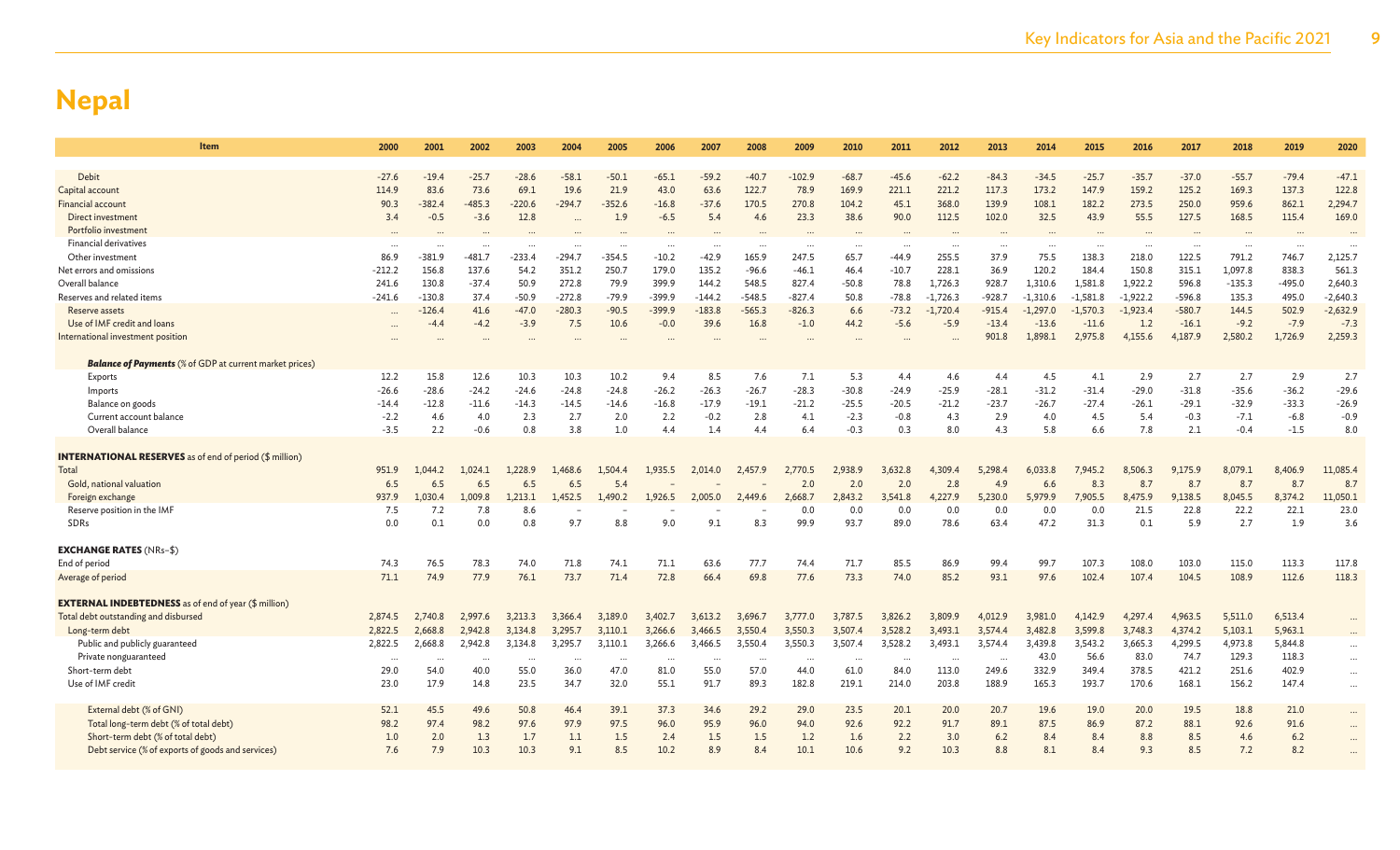| <b>Item</b>                                            | 2000 | 2001 | 2002 | 2003 | 2004 | 2005 | 2006  | 2007  | 2008  | 2009  | 2010  | 2011  | 2012  | 2013  | 2014  | 2015  | 2016  | 2017  | 2018  | 2019    | 2020     |
|--------------------------------------------------------|------|------|------|------|------|------|-------|-------|-------|-------|-------|-------|-------|-------|-------|-------|-------|-------|-------|---------|----------|
|                                                        |      |      |      |      |      |      |       |       |       |       |       |       |       |       |       |       |       |       |       |         |          |
| Debt service transactions during the year (\$ million) |      |      |      |      |      |      |       |       |       |       |       |       |       |       |       |       |       |       |       |         |          |
| Principal repayments on long-term debt                 | 67.2 | 62.3 | 70.0 | 79.3 | 84.6 | 86.0 | 104.4 | 112.: | 126.0 | 139.6 | 148.4 | 153.9 | 175.0 | 164.8 | 170.9 | 168.7 | 177.2 | 195.5 | 181.4 | 205.1   | 272.8    |
| Interest on long-term debt                             | 28.0 | 25.9 | 26.8 | 30.3 | 30.6 | 29.9 | 29.8  | 30.1  | 33.9  | 32.3  | 32.4  | 35.0  | 32.9  | 35.7  | 35.3  | 33.4  | 36.7  | 37.7  | 44.9  | 57.4    | 78.1     |
| Interest on short-term debt                            |      |      |      |      |      | 3.9  |       | 4.4   | 3.6   | 2.0   | 2.6   | 3.8   | 4.9   | 5.4   | 8.7   | 10.2  | 7.6   |       | 9.7   | 11.7    | $\cdots$ |
|                                                        |      |      |      |      |      |      |       |       |       |       |       |       |       |       |       |       |       |       |       |         |          |
| Average terms of new commitments                       |      |      |      |      |      |      |       |       |       |       |       |       |       |       |       |       |       |       |       |         |          |
| Interest rate (% per annum)                            |      |      |      |      |      |      |       |       | 0.6   | 0.8   |       | 1.4   |       | 1.0   |       | 0.9   | 1.0   |       |       | للمحامل | $\cdots$ |
| Maturity (years)                                       | 31.4 | 30.5 | 33.8 | 34.9 | 36.8 | 34.6 | 24.6  | 25.2  | 30.7  | 37.1  | 31.7  | 29.4  | 32.1  | 34.3  | 28.2  | 35.6  | 26.5  | 34.8  | 35.7  | 33.3    | $\cdots$ |
| Grace period (years)                                   | 8.1  | 8.2  | 9.8  |      | 9.5  | 8.7  |       | 6.3   | 9.8   | 9.8   | 8.1   | 5.5   | 8.3   | 9.0   | 8.8   | 7.9   |       |       |       | 7.5     | $\cdots$ |
| Grant element (%)                                      | 42.6 | 43.6 | 48.1 | 50.2 | 52.4 | 49.0 | 39.1  | 31.9  | 53.3  | 54.3  | 45.3  | 39.4  | 44.2  | 50.7  | 44.4  | 51.4  | 43.3  | 48.5  | 49.7  | 46.6    | $\cdots$ |

... = data not available; | = marks break in series; - = magnitude equals zero; (-/+) 0.0 = magnitude is less than half of unit employed; \* = provisional, preliminary, estimate, budget figure; \$ = United States dollars; ci GDP = gross domestic product; GNI = gross national income; IMF = International Monetary Fund; kg = kilogram; km<sup>2</sup> = square kilometer; kWh = kilowatt-hour; L = liter; NPISHs = nonprofit institutions serving households; NRs

Note: A base year represented as, e.g., 2000/2001, corresponds to the fiscal year (e.g., beginning 16 July 2000 and ending 15 July 2001) and related data are presented in the column for the single year during which most of

- a For 2001 and 2011, the figures are taken from the censuses conducted in those years.
- b For 2001, the figure refers to annual average growth rate for 1991–2001. For 2011, the figure refers to the annual average growth rate for 2001–2011.
- c For 2000, the figure is an estimate based on the 2001 census. For 2002–2010 and 2012 onward, the figures are estimates based on the 2011 census. For 2020, data refer to 293 urban municipalities.
- d For 2004, 2011, and 2012, data refer to persons aged 10 years and older. For 2008, 2013, 2014, and 2018, data refer to persons aged 15 years and older. All data include only those people who are usually economically acti Figures for the different years may not be directly comparable with each other due to differences in the primary data sources (i.e., data for 2004 are based on the Nepal Living Standard Survey, data for 2008 and 2018 are b data for 2011 are based on the 2011 census, and data for 2012-2014 are based on the annual household surveys). Furthermore, 2008 and 2018 data based on labor force surveys may not be comparable with each other due to chang after the 19th International Conference of Labour Statisticians.
- e Due to the classifications and definitions of "usually employed" and "unemployed" used in the 2011 census, subtotals may not necessarily tally with total labor force.
- f For 2008, data refer to transportation and storage; and information and communication.
- g For 2008, data are included in transportation and storage.
- h Includes professional, scientific, and technical activities; administrative and support service activities: public administration and defense; compulsory social security; education; human health and social work activitie other service activities; activities of households as employers; undifferentiated goods- and services-producing activities of households for own use; and activities of extraterritorial organizations and bodies.
- i Prior to 2011, estimates of GDP by industrial origin are based on the 1993 System of National Accounts (SNA) framework. For 2001-2010, estimates of GDP by expenditure are also based on the 1993 SNA framework. Prior to 2001, expenditure on GDP was compiled according to the 1968 SNA framework. For 2011 onward, estimates of GDP by industrial origin and GDP by expenditure are based on the 2008 SNA, where industrial classification i on the International Standard Industrial Classification of all economic activities, Revision 4 (ISIC Rev.4).
- j For 2000–2010, data include transportation and storage; and information and communication.
- k For 2000–2010, data on information and communication are included in transportation and storage.
- l For 2000, includes real estate activities; professional, scientific, and technical activities; and administrative and support service activities.
- m For 2001 onward, includes professional, scientific, and technical activities; and administrative and support service activities.
- n For 2000, includes education; human health and social work activities; arts, entertainment, and recreation; other service activities; activities; activities of households as employers; undifferentiated goods- and service and activities of extraterritorial organizations and bodies.
- o For 2001 onward, includes other service activities; activities of households as employers; undifferentiated goods- and services-producing activities of households for own use; and activities of extraterritorial organizat
- p Prior to 2001, expenditure on GDP was compiled according to the 1968 SNA framework. For 2001 onward, expenditure on GDP was compiled according to the 1993 SNA framework.
- q Changes in inventories were derived residually; hence, statistical discrepancies or errors are included in this entry.
- r Includes NPISHs.
- s Data have been harmonized using the conversion rate: 1 metric ton is equivalent to 1 million kilograms.
- t For 2019, the figure refers to the first 8 months of fiscal year 2018/2019.
- u Refers to period averages for fiscal year ending 15 July.
- v Includes alcoholic beverages, tobacco, and narcotics; and restaurants and hotels.
- w Included in food and nonalcoholic beverages; and alcoholic beverages, tobacco, and narcotics.
- x Implicit GDP deflator is equal to the sum of the gross value-added of industries at current prices, divided by the sum of gross value-added of industries at constant prices, i.e., before financial intermediation services
- y In this context, broad money liabilities refer to broad money aggregate M2.
- z Includes claims on state and local government.
- aa Refers to claims on financial and nonfinancial government enterprises.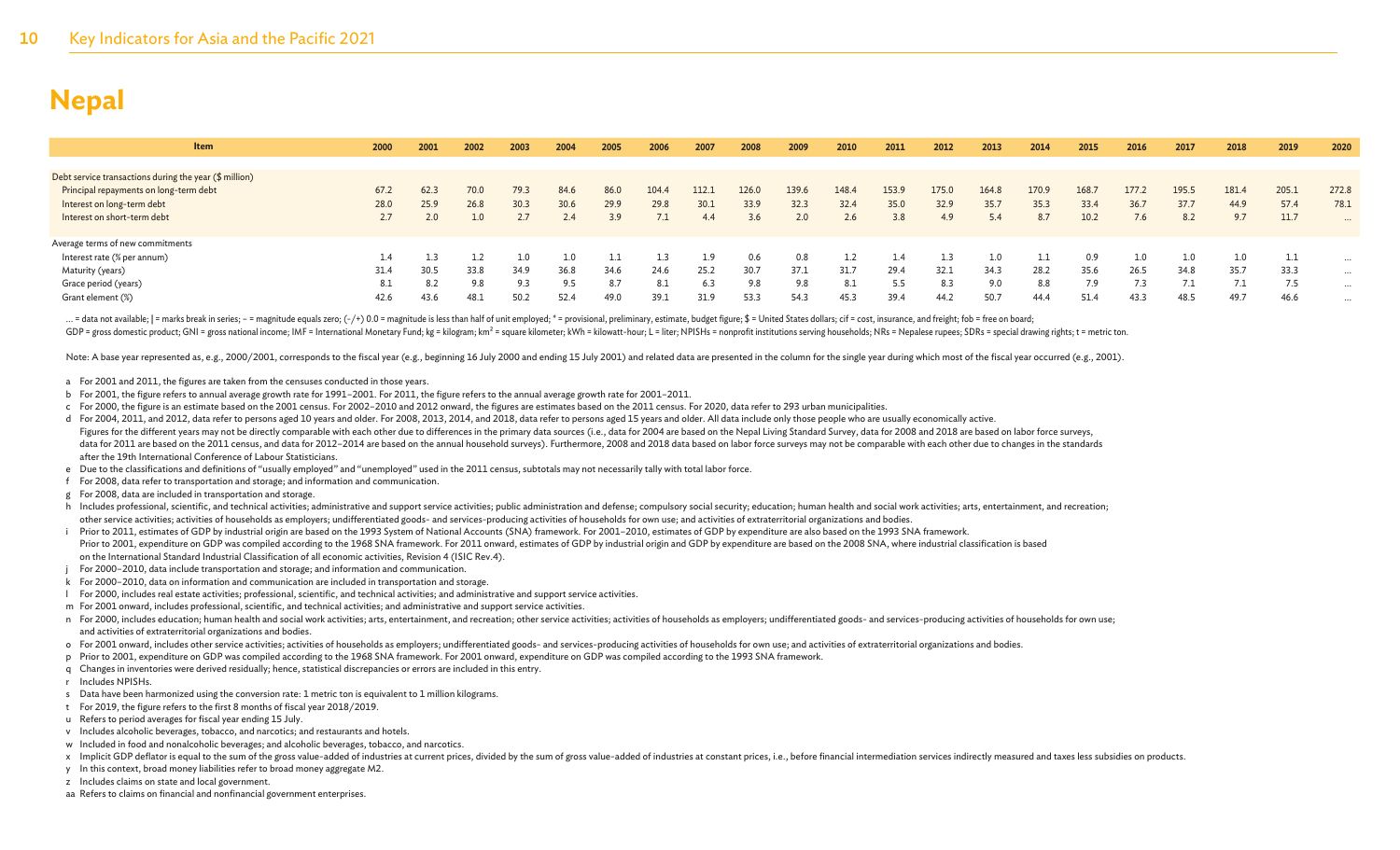#### ab Included in claims on government sector (net).

ac Refers to liabilities excluded from broad money (net capital and other items).

ad Prior to 2010, other depository corporations included only commercial banks; from 2010 onward, development banks and finance are also included.

ae Refers to demand deposits of other depository corporations.

- af Data are based on the IMF's Balance of Payments Manual (fifth edition).
- ag Refers to current transfers.

#### **Sources:**

| Population                | Government of Nepal, Central Bureau of Statistics (CBS). Official communication, 2 April 2021; past communication; Population Monograph 2011.<br>https://cbs.gov.np/volume-idemographic-analysis-volume-iisocial-demographic-volume-iiieconomic-demographic/.                                                                                                                                                                                                                                                                                                                                                                                                                                                                             |
|---------------------------|-------------------------------------------------------------------------------------------------------------------------------------------------------------------------------------------------------------------------------------------------------------------------------------------------------------------------------------------------------------------------------------------------------------------------------------------------------------------------------------------------------------------------------------------------------------------------------------------------------------------------------------------------------------------------------------------------------------------------------------------|
| Labor Force               | CBS. Official communication, 2 April 2021; past communication.                                                                                                                                                                                                                                                                                                                                                                                                                                                                                                                                                                                                                                                                            |
| <b>National Accounts</b>  | CBS. Official communication, 2 April 2021; past communication.                                                                                                                                                                                                                                                                                                                                                                                                                                                                                                                                                                                                                                                                            |
| Production Index          |                                                                                                                                                                                                                                                                                                                                                                                                                                                                                                                                                                                                                                                                                                                                           |
| Agriculture               | Food and Agriculture Organization of the United Nations. FAOSTAT Database. http://www.fao.org/faostat/en/#data (accessed 8 April 2021).                                                                                                                                                                                                                                                                                                                                                                                                                                                                                                                                                                                                   |
| Mining<br>Manufacturing   | CBS. Official communication, 2 April 2021; past communication.                                                                                                                                                                                                                                                                                                                                                                                                                                                                                                                                                                                                                                                                            |
| Energy                    |                                                                                                                                                                                                                                                                                                                                                                                                                                                                                                                                                                                                                                                                                                                                           |
| Coal                      | For 2000-2009: Government of Nepal, Water and Energy Commission Secretariat. National Energy Strategy of Nepal 2013. https://www.wecs.gov.np/uploaded/National-Energy-Strategy-of-Nepal-2013.pdf.<br>For 2010-2017: Government of Nepal, Ministry of Industry, Department of Mines & Geology. Coal Resources and their Status in Nepal. Kathmandu. 15-16 November 2017.<br>https://www.saarcenergy.org/dissemination-workshop-on-the-study-report-to-assess-the-present-situation-gaps-in-capacity-technology-and-policy-regulatory-instruments-in-coal-sector-in-saarc-member-states-november-15-16-2017<br>For 2018-2019: Government of Nepal, Ministry of Industy, Commerce and Supplies (MOICS). Official communication, 11 May 2020. |
| Imports                   | For 2000-2004: Nepal Rastra Bank (NRB). Official communication, 1 July 2015; past communication.<br>For 2005-2009: Government of Nepal, Ministry of Finance. Economic Survey 2017/18. http://mof.gov.np/en/archive-documents/economic-survey-21.html; previous issues.<br>For 2012-2019: MOICS. Official communication, 11 May 2020.                                                                                                                                                                                                                                                                                                                                                                                                      |
| Consumption               | For 2001-2004: NRB. Official communication, 1 July 2015; past communication.<br>For 2005-2019: Government of Nepal, Ministry of Finance. Economic Survey 2018/19. https://mof.gov.np/.                                                                                                                                                                                                                                                                                                                                                                                                                                                                                                                                                    |
| Electricity               | Government of Nepal, Ministry of Energy, Water Resources and Irrigation. Official communication, 11 June 2020; previous communication.                                                                                                                                                                                                                                                                                                                                                                                                                                                                                                                                                                                                    |
| Natural Gas               | MOICS. Official communication, 11 May 2020.                                                                                                                                                                                                                                                                                                                                                                                                                                                                                                                                                                                                                                                                                               |
| Retail prices             | NRB. Official communication, 12 March 2021; past communication.                                                                                                                                                                                                                                                                                                                                                                                                                                                                                                                                                                                                                                                                           |
| Price Indexes             | NRB. Official communication, 12 March 2021; past communication.                                                                                                                                                                                                                                                                                                                                                                                                                                                                                                                                                                                                                                                                           |
| Implicit GDP deflator     | CBS. Official communication, 2 April 2021; past communication.                                                                                                                                                                                                                                                                                                                                                                                                                                                                                                                                                                                                                                                                            |
| Money and Interest Rates  | NRB. Official communication, 12 March 2021; past communication.                                                                                                                                                                                                                                                                                                                                                                                                                                                                                                                                                                                                                                                                           |
| <b>Government Finance</b> | International Monetary Fund (IMF). Government Finance Statistics. http://data.imf.org/ (accessed 5 May 2021).                                                                                                                                                                                                                                                                                                                                                                                                                                                                                                                                                                                                                             |
| <b>External Trade</b>     | NRB. Official communication, 12 March 2021; past communication.                                                                                                                                                                                                                                                                                                                                                                                                                                                                                                                                                                                                                                                                           |